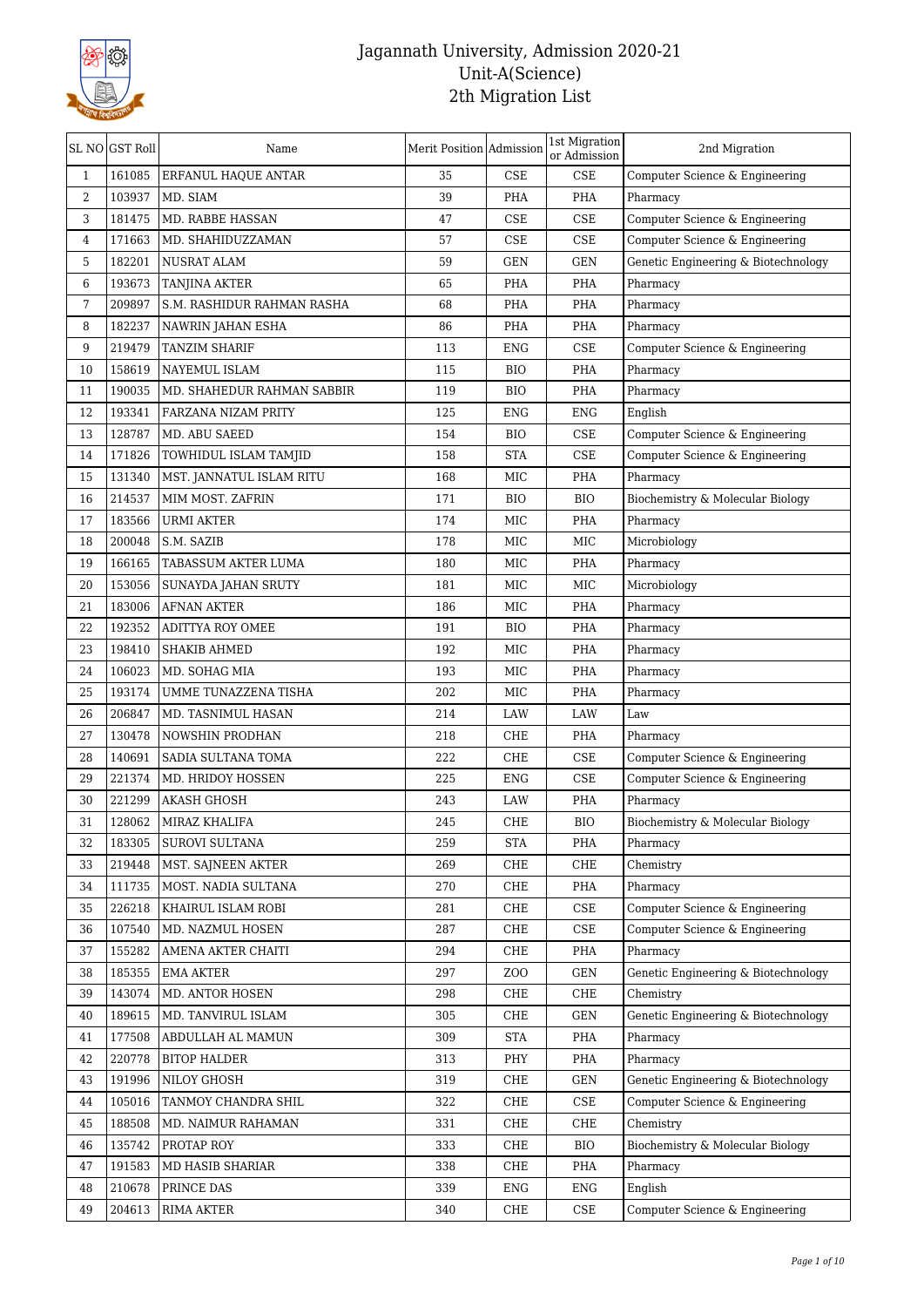

| 50  | 157574 | <b>MAHIRUL ISLAM</b>           | 350 | <b>MAT</b>      | <b>CSE</b>                  | Computer Science & Engineering      |
|-----|--------|--------------------------------|-----|-----------------|-----------------------------|-------------------------------------|
| 51  | 215973 | MST. UMME HABIBA               | 351 | CHE             | PHA                         | Pharmacy                            |
| 52  | 182510 | ESHRAT JAHAN MILE              | 352 | CHE             | PHA                         | Pharmacy                            |
| 53  | 182879 | TAHMINA AKTER NUPUR            | 356 | CHE             | PHA                         | Pharmacy                            |
| 54  | 130812 | <b>SMRITI SARKAR</b>           | 361 | CHE             | PHA                         | Pharmacy                            |
| 55  | 155029 | SADIA SABRIN PRIMA             | 362 | CHE             | <b>GEN</b>                  | Genetic Engineering & Biotechnology |
| 56  | 157410 | ANAN SAIYARA                   | 364 | GEO             | PHA                         | Pharmacy                            |
| 57  | 150646 | <b>TANJIR AHMED</b>            | 379 | ZO <sub>O</sub> | PHA                         | Pharmacy                            |
| 58  | 132617 | MD. ELEAS SARKER               | 382 | CHE             | CSE                         | Computer Science & Engineering      |
| 59  | 102120 | SUMAIYARA SULTANA JYOTI        | 395 | PHY             | <b>GEN</b>                  | Genetic Engineering & Biotechnology |
| 60  | 182330 | LAMIA AFRIN ASHA               | 401 | <b>STA</b>      | PHA                         | Pharmacy                            |
| 61  | 182638 | NAZMUN NAHAR SUPTI             | 403 | LAW             | LAW                         | Law                                 |
| 62  | 190129 | MD. NOBEL BIN JASIM            | 407 | MAT             | PHA                         | Pharmacy                            |
| 63  | 220104 | SHUKURON KHANOM                | 408 | <b>MAT</b>      | PHA                         | Pharmacy                            |
| 64  | 213304 | <b>IBRAHIM HOWLADAR</b>        | 411 | PHY             | CHE                         | Chemistry                           |
| 65  | 172391 | MD. ARIFUL ISLAM               | 412 | <b>MAT</b>      | CSE                         | Computer Science & Engineering      |
| 66  | 153201 | SABRINA AKTER                  | 415 | <b>ENG</b>      | <b>ENG</b>                  | English                             |
| 67  | 153292 | TASNIM FAIROZE OISHY           | 416 | MAT             | CSE                         | Computer Science & Engineering      |
| 68  | 167842 | MOHAMMAD ZISHAN                | 419 | PHY             | PHY                         | Physics                             |
| 69  | 189708 | MOHAMMOD MUSFIQUR AHSAN TONMOY | 425 | PHY             | PHA                         | Pharmacy                            |
| 70  | 151128 | TERTHO GHOSH                   | 427 | <b>BOT</b>      | CSE                         | Computer Science & Engineering      |
| 71  | 195100 | NUSRAT RAHMAN EIKRA            | 437 | <b>STA</b>      | PHA                         | Pharmacy                            |
| 72  | 143525 | SANOWER HOSSEN SHANTO          | 443 | <b>ENG</b>      | CSE                         | Computer Science & Engineering      |
| 73  | 199449 | MD. SADEK MIA                  | 445 | <b>STA</b>      | PHA                         | Pharmacy                            |
| 74  | 182283 | SAYMA ISLAM ZERIN              | 451 | ZO <sub>O</sub> | <b>GEN</b>                  | Genetic Engineering & Biotechnology |
| 75  | 182653 | TASBIHA BINTE AZIZ             | 456 | PHY             | CSE                         | Computer Science & Engineering      |
| 76  | 214581 | <b>JANNATUL FERDOUS</b>        | 459 | PHY             | CSE                         | Computer Science & Engineering      |
| 77  | 222989 | AL SHAHRIER MAMUN              | 461 | MAT             | CHE                         | Pharmacy                            |
| 78  | 178301 | <b>SULTANA RAZIA</b>           | 466 | ZOO             | <b>BIO</b>                  | Biochemistry & Molecular Biology    |
| 79  | 110529 | MD. BAYEZID BOSTAMI            | 471 | LAW             | GEN                         | Genetic Engineering & Biotechnology |
| 80  | 180144 | MUAMMAR TAZWAR ASFI            | 474 | PSY             | CSE                         | Computer Science & Engineering      |
| 81  | 141626 | PRITI MONDOL                   | 477 | MAT             | GEN                         | Genetic Engineering & Biotechnology |
| 82  | 222386 | <b>ANTOR KUMAR SHIL</b>        | 478 | MAT             | <b>CSE</b>                  | Computer Science & Engineering      |
| 83  | 106421 | MD. MOBAROK                    | 480 | LAW             | LAW                         | Law                                 |
| 84  | 227546 | MARWA MONIR TOMA               | 483 | PHY             | <b>BIO</b>                  | Biochemistry & Molecular Biology    |
| 85  | 145602 | MD. TAUFIQUR RAHMAN            | 489 | <b>ENG</b>      | ENG                         | English                             |
| 86  | 188482 | MD. SHUFIQUL ISLAM SHAWON      | 495 | PHY             | $\ensuremath{\mathsf{CSE}}$ | Computer Science & Engineering      |
| 87  | 213715 | MD. RAFIUL ISLAM               | 505 | PHY             | GEN                         | Genetic Engineering & Biotechnology |
| 88  | 155635 | LAMYEA AKTER URME              | 510 | MAT             | <b>BIO</b>                  | Biochemistry & Molecular Biology    |
| 89  | 220348 | KHADIZA AKTAR                  | 515 | ZOO             | <b>BIO</b>                  | Biochemistry & Molecular Biology    |
| 90  | 208735 | MEGHLA SAHA PUJA               | 517 | ENG             | ENG                         | English                             |
| 91  | 108587 | MD. SHAMIM AHMMED SAGAR        | 523 | ZO <sub>O</sub> | GEN                         | Genetic Engineering & Biotechnology |
| 92  | 177746 | FAHMIDA SWEETY                 | 525 | <b>BOT</b>      | CSE                         | Computer Science & Engineering      |
| 93  | 154125 | SADIKA AFRIN                   | 533 | MAT             | GEN                         | Genetic Engineering & Biotechnology |
| 94  | 105261 | MD. MUSTAKIN                   | 548 | MAT             | CSE                         | Computer Science & Engineering      |
| 95  | 218573 | ASHRAD JAHAN MIM               | 550 | ZOO             | CSE                         | Computer Science & Engineering      |
| 96  | 136574 | MD. ABU. HAYAT MASUM           | 551 | <b>STA</b>      | $_{\rm MIC}$                | Microbiology                        |
| 97  | 149108 | <b>RUP SHAHA</b>               | 563 | ZOO             | GEN                         | Genetic Engineering & Biotechnology |
| 98  | 140000 | MD. ABU SAYED ISLAM            | 579 | LAN             | CSE                         | Computer Science & Engineering      |
| 99  | 122665 | TAMIM SARKER                   | 589 | LAN             | LAW                         | Law                                 |
| 100 | 128552 | MD HABIBUR RAHMAN              | 590 | MAT             | <b>MAT</b>                  | Mathematics                         |
|     |        |                                |     |                 |                             |                                     |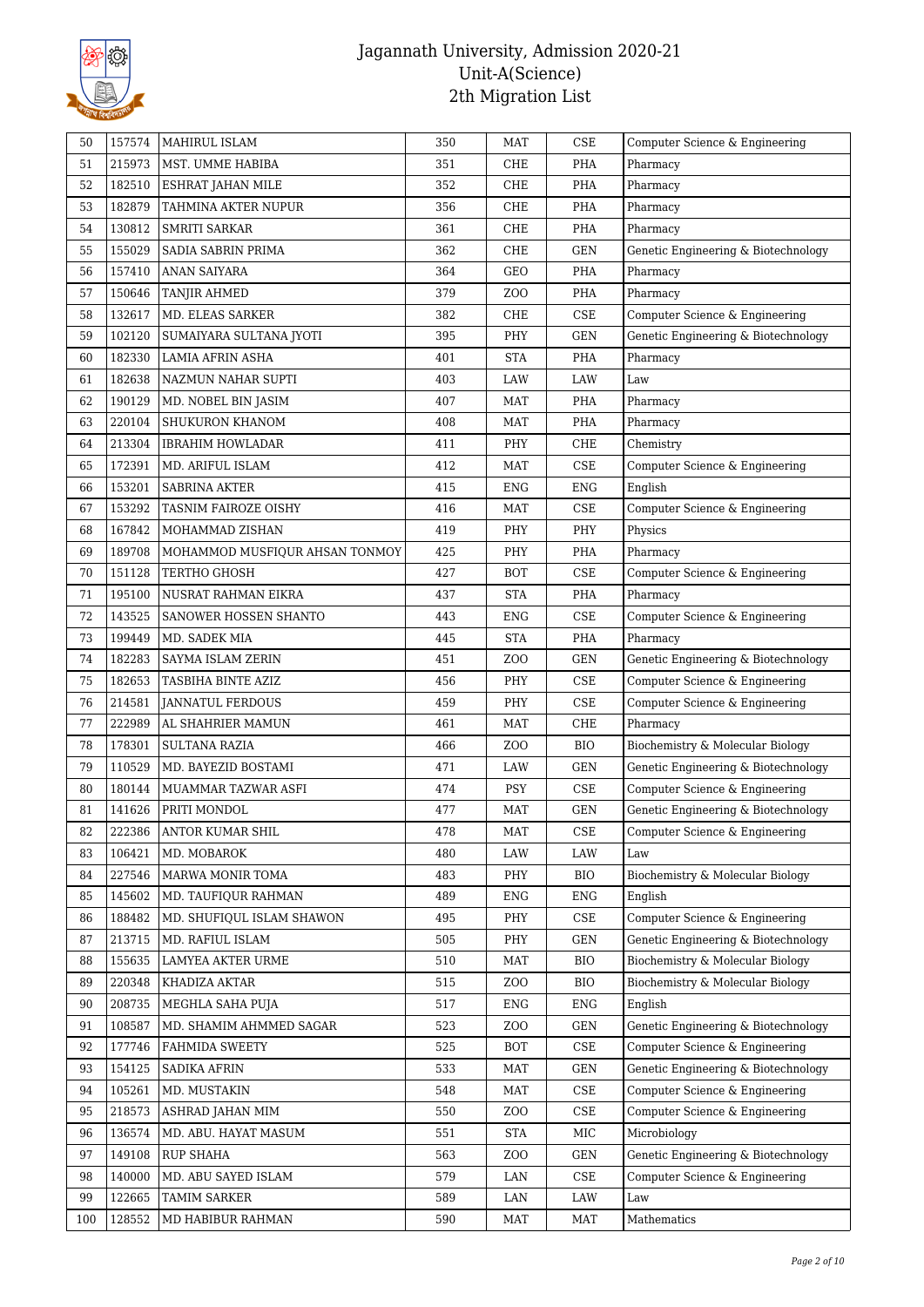

| 182394<br>102<br>JANNATUL FERDOUS JANNAT<br><b>GEN</b><br>600<br>MAT<br>Genetic Engineering & Biotechnology<br>103<br>123536<br>KAZI HOSNEARA PRIYA<br>608<br>LAN<br>LAW<br>Law<br>182932<br>GEN<br>104<br>SHANGIDA ISLAM LUCKY<br>611<br>MAT<br>Genetic Engineering & Biotechnology<br>189137<br>CSE<br>Computer Science & Engineering<br>105<br>RAKIBUL ISLAM MOZUMDAR PRANTO<br>614<br><b>BOT</b><br>183897<br>$\rm MIC$<br>622<br><b>STA</b><br>106<br><b>SAIMA ROSHID</b><br>Microbiology<br>107<br>178958<br>632<br><b>STA</b><br>CSE<br>Computer Science & Engineering<br><b>FARIA NUR</b><br>183082<br>108<br>MOHSINA ISLAM<br>649<br>ZO <sub>O</sub><br><b>BIO</b><br>Biochemistry & Molecular Biology<br>190051<br>CSE<br>109<br>650<br>Computer Science & Engineering<br>ABDULLAH AL MASUM<br>ZOO<br>187510<br>652<br>ZOO<br><b>GEN</b><br>Genetic Engineering & Biotechnology<br>110<br>NAIMA AKTER<br>191756<br>$\ensuremath{\mathsf{CSE}}$<br>111<br>SHAFI ABDULLAH<br>653<br><b>FIN</b><br>Computer Science & Engineering<br>112<br>151651<br><b>STA</b><br>GEN<br>Genetic Engineering & Biotechnology<br>MD. MALEK DEWAN<br>657<br>163122<br>113<br><b>STA</b><br>CSE<br>Computer Science & Engineering<br>HIRONMOY RAHAMAN<br>659<br>177971<br>114<br>NADIA ISLAM<br>ECO<br>ECO<br>661<br>Economics<br>115<br>138641<br>MD. RAHAD RANA<br>665<br>ZO <sub>O</sub><br><b>BIO</b><br>Biochemistry & Molecular Biology<br>130324<br><b>STA</b><br>MIC<br>116<br>TAREKUL ISLAM<br>666<br>Microbiology<br>117<br>188317<br>GEN<br>MD. TANVIR MAGDUM<br>672<br>ZO <sub>O</sub><br>Genetic Engineering & Biotechnology<br>182478<br>CSE<br>118<br>673<br>ZOO<br>Computer Science & Engineering<br>RAHMY AKTER TULY<br>176222<br>119<br>681<br><b>BOT</b><br>MIC<br><b>MD.RIFAT HOSSAIN</b><br>Microbiology<br>149100<br>120<br><b>NAZNIN AKTER</b><br>682<br>ZO <sub>O</sub><br>PHY<br>Physics<br>121<br>193439<br>HAFEZA BHUIYAN LOTA<br><b>STA</b><br>MIC<br>Microbiology<br>686<br>122<br>132809<br>690<br>ZOO<br><b>GEN</b><br>MD. ATIKUR RAHAMAN RANA<br>Genetic Engineering & Biotechnology<br>192906<br>GEN<br>123<br>MD. FAYSAL<br>692<br>ECO<br>Genetic Engineering & Biotechnology<br>191320<br>CSE<br>Computer Science & Engineering<br>124<br>MD MAGHARUL ISLAM<br>694<br>ZO <sub>O</sub><br>192563<br>125<br>697<br>ZO <sub>O</sub><br><b>BIO</b><br>Biochemistry & Molecular Biology<br>ABDUL JABBER<br>156867<br>701<br>ZOO<br><b>BIO</b><br>126<br>ARIFA AKTER<br>Biochemistry & Molecular Biology<br>118653<br>127<br><b>SAWDA BEGUM</b><br>708<br>ZO <sub>O</sub><br>MIC<br>Microbiology<br>130548<br>$_{\rm MIC}$<br>128<br>712<br>ZO <sub>O</sub><br>NUSRAT JAHAN RIYA<br>Microbiology<br>129<br>183260<br>716<br>ZOO<br><b>BIO</b><br>Biochemistry & Molecular Biology<br>MONNI AKTER MEEM<br>183326<br>130<br>MAHMUDA AFROSE<br>717<br>ZOO<br>MIC<br>Microbiology<br>183308<br>GEN<br>131<br>MITHILA FARZANA<br>718<br>ZO <sub>O</sub><br>Genetic Engineering & Biotechnology<br>132<br>184049<br>726<br>ZO <sub>O</sub><br><b>BIO</b><br>Biochemistry & Molecular Biology<br>MOST. SUKHI MON KHATUN<br>$\ensuremath{\mathsf{CSE}}$<br>731<br>ECO<br>193564<br>FARZANA AKTER<br>Computer Science & Engineering<br>133<br>$\ensuremath{\mathsf{CSE}}$<br>184560<br>RESHMA KAKOLI<br>732<br>ZOO<br>Computer Science & Engineering<br>134<br>733<br>GEN<br>125380<br>M M OLIUL HAMIM<br>GEO<br>Genetic Engineering & Biotechnology<br>135<br>136035<br>$\ensuremath{\mathsf{CSE}}$<br>736<br>ZOO<br>Computer Science & Engineering<br>136<br>MD. AMDADUL HAQUE<br>219075<br>738<br>MIC<br>137<br>MOST. AYSHA SIDDIKA<br>ZOO<br>Microbiology<br>231524<br>740<br>CSE<br>Computer Science & Engineering<br>138<br>SHANJIDA AKTER SHANTA<br>BOT<br>191751<br><b>GEN</b><br>Genetic Engineering & Biotechnology<br>139<br>MD. SAJIB AHMED SHIPON<br>746<br>ZOO<br>182226<br><b>BIO</b><br>140<br>ANUPAMA SHARMA<br>748<br>Biochemistry & Molecular Biology<br>GEO<br>188119<br>$\ensuremath{\mathsf{CSE}}$<br>MD. AKASH MIA<br>751<br>ZOO<br>Computer Science & Engineering<br>141<br>219482<br>MD. ARIFUZZAMAN<br>757<br>ECO<br><b>GEN</b><br>Genetic Engineering & Biotechnology<br>142<br>182843<br>$\ensuremath{\mathsf{CSE}}$<br>143<br><b>JARIFA TASNIM</b><br>759<br>ZO <sub>O</sub><br>Computer Science & Engineering<br>139666<br>764<br><b>GEN</b><br>Genetic Engineering & Biotechnology<br>144<br>REZAUL KARIM<br>GEO<br>765<br>CSE<br>145<br>189411<br>KHANDAKER RAFIUL ISLAM<br>PAd<br>Computer Science & Engineering<br>164645<br><b>SAMIA ZAHAN</b><br>769<br><b>BOT</b><br>146<br>BOT<br>Botany<br>206136<br>$\ensuremath{\mathsf{CSE}}$<br>147<br>FARHAD BIN MOMIN<br>774<br>GEO<br>Computer Science & Engineering<br>168876<br>MD. RASEL<br>780<br><b>GEN</b><br>Genetic Engineering & Biotechnology<br>148<br>BOT<br>$\ensuremath{\mathsf{CSE}}$<br>226405<br>MD. AL IMRAN<br>781<br>Computer Science & Engineering<br>149<br>AIS<br>225326<br>MD. SHAHRIAR KHAN MILON<br>782<br><b>BOT</b><br><b>GEN</b><br>Genetic Engineering & Biotechnology<br>150<br>191723<br>786<br>MIC<br>HASANUZZAMAN UCHASH<br>BOT<br>Microbiology<br>151 | 101 | 216498 | LITHIA BARMA | 599 | <b>MAT</b> | <b>MAT</b> | Mathematics |
|----------------------------------------------------------------------------------------------------------------------------------------------------------------------------------------------------------------------------------------------------------------------------------------------------------------------------------------------------------------------------------------------------------------------------------------------------------------------------------------------------------------------------------------------------------------------------------------------------------------------------------------------------------------------------------------------------------------------------------------------------------------------------------------------------------------------------------------------------------------------------------------------------------------------------------------------------------------------------------------------------------------------------------------------------------------------------------------------------------------------------------------------------------------------------------------------------------------------------------------------------------------------------------------------------------------------------------------------------------------------------------------------------------------------------------------------------------------------------------------------------------------------------------------------------------------------------------------------------------------------------------------------------------------------------------------------------------------------------------------------------------------------------------------------------------------------------------------------------------------------------------------------------------------------------------------------------------------------------------------------------------------------------------------------------------------------------------------------------------------------------------------------------------------------------------------------------------------------------------------------------------------------------------------------------------------------------------------------------------------------------------------------------------------------------------------------------------------------------------------------------------------------------------------------------------------------------------------------------------------------------------------------------------------------------------------------------------------------------------------------------------------------------------------------------------------------------------------------------------------------------------------------------------------------------------------------------------------------------------------------------------------------------------------------------------------------------------------------------------------------------------------------------------------------------------------------------------------------------------------------------------------------------------------------------------------------------------------------------------------------------------------------------------------------------------------------------------------------------------------------------------------------------------------------------------------------------------------------------------------------------------------------------------------------------------------------------------------------------------------------------------------------------------------------------------------------------------------------------------------------------------------------------------------------------------------------------------------------------------------------------------------------------------------------------------------------------------------------------------------------------------------------------------------------------------------------------------------------------------------------------------------------------------------------------------------------------------------------------------------------------------------------------------------------------------------------------------------------------------------------------------------------------------------------------------------------------------------------------------------------------------------------------------------------------------------------------------------------------------------------------------------------------------------------------------------------------------------------------------------------------------------------------------------------------------------------------------------------------------------------------------------------------------------------------------------------------------------------------------------------------------------------------------------------------------|-----|--------|--------------|-----|------------|------------|-------------|
|                                                                                                                                                                                                                                                                                                                                                                                                                                                                                                                                                                                                                                                                                                                                                                                                                                                                                                                                                                                                                                                                                                                                                                                                                                                                                                                                                                                                                                                                                                                                                                                                                                                                                                                                                                                                                                                                                                                                                                                                                                                                                                                                                                                                                                                                                                                                                                                                                                                                                                                                                                                                                                                                                                                                                                                                                                                                                                                                                                                                                                                                                                                                                                                                                                                                                                                                                                                                                                                                                                                                                                                                                                                                                                                                                                                                                                                                                                                                                                                                                                                                                                                                                                                                                                                                                                                                                                                                                                                                                                                                                                                                                                                                                                                                                                                                                                                                                                                                                                                                                                                                                                                                                                                  |     |        |              |     |            |            |             |
|                                                                                                                                                                                                                                                                                                                                                                                                                                                                                                                                                                                                                                                                                                                                                                                                                                                                                                                                                                                                                                                                                                                                                                                                                                                                                                                                                                                                                                                                                                                                                                                                                                                                                                                                                                                                                                                                                                                                                                                                                                                                                                                                                                                                                                                                                                                                                                                                                                                                                                                                                                                                                                                                                                                                                                                                                                                                                                                                                                                                                                                                                                                                                                                                                                                                                                                                                                                                                                                                                                                                                                                                                                                                                                                                                                                                                                                                                                                                                                                                                                                                                                                                                                                                                                                                                                                                                                                                                                                                                                                                                                                                                                                                                                                                                                                                                                                                                                                                                                                                                                                                                                                                                                                  |     |        |              |     |            |            |             |
|                                                                                                                                                                                                                                                                                                                                                                                                                                                                                                                                                                                                                                                                                                                                                                                                                                                                                                                                                                                                                                                                                                                                                                                                                                                                                                                                                                                                                                                                                                                                                                                                                                                                                                                                                                                                                                                                                                                                                                                                                                                                                                                                                                                                                                                                                                                                                                                                                                                                                                                                                                                                                                                                                                                                                                                                                                                                                                                                                                                                                                                                                                                                                                                                                                                                                                                                                                                                                                                                                                                                                                                                                                                                                                                                                                                                                                                                                                                                                                                                                                                                                                                                                                                                                                                                                                                                                                                                                                                                                                                                                                                                                                                                                                                                                                                                                                                                                                                                                                                                                                                                                                                                                                                  |     |        |              |     |            |            |             |
|                                                                                                                                                                                                                                                                                                                                                                                                                                                                                                                                                                                                                                                                                                                                                                                                                                                                                                                                                                                                                                                                                                                                                                                                                                                                                                                                                                                                                                                                                                                                                                                                                                                                                                                                                                                                                                                                                                                                                                                                                                                                                                                                                                                                                                                                                                                                                                                                                                                                                                                                                                                                                                                                                                                                                                                                                                                                                                                                                                                                                                                                                                                                                                                                                                                                                                                                                                                                                                                                                                                                                                                                                                                                                                                                                                                                                                                                                                                                                                                                                                                                                                                                                                                                                                                                                                                                                                                                                                                                                                                                                                                                                                                                                                                                                                                                                                                                                                                                                                                                                                                                                                                                                                                  |     |        |              |     |            |            |             |
|                                                                                                                                                                                                                                                                                                                                                                                                                                                                                                                                                                                                                                                                                                                                                                                                                                                                                                                                                                                                                                                                                                                                                                                                                                                                                                                                                                                                                                                                                                                                                                                                                                                                                                                                                                                                                                                                                                                                                                                                                                                                                                                                                                                                                                                                                                                                                                                                                                                                                                                                                                                                                                                                                                                                                                                                                                                                                                                                                                                                                                                                                                                                                                                                                                                                                                                                                                                                                                                                                                                                                                                                                                                                                                                                                                                                                                                                                                                                                                                                                                                                                                                                                                                                                                                                                                                                                                                                                                                                                                                                                                                                                                                                                                                                                                                                                                                                                                                                                                                                                                                                                                                                                                                  |     |        |              |     |            |            |             |
|                                                                                                                                                                                                                                                                                                                                                                                                                                                                                                                                                                                                                                                                                                                                                                                                                                                                                                                                                                                                                                                                                                                                                                                                                                                                                                                                                                                                                                                                                                                                                                                                                                                                                                                                                                                                                                                                                                                                                                                                                                                                                                                                                                                                                                                                                                                                                                                                                                                                                                                                                                                                                                                                                                                                                                                                                                                                                                                                                                                                                                                                                                                                                                                                                                                                                                                                                                                                                                                                                                                                                                                                                                                                                                                                                                                                                                                                                                                                                                                                                                                                                                                                                                                                                                                                                                                                                                                                                                                                                                                                                                                                                                                                                                                                                                                                                                                                                                                                                                                                                                                                                                                                                                                  |     |        |              |     |            |            |             |
|                                                                                                                                                                                                                                                                                                                                                                                                                                                                                                                                                                                                                                                                                                                                                                                                                                                                                                                                                                                                                                                                                                                                                                                                                                                                                                                                                                                                                                                                                                                                                                                                                                                                                                                                                                                                                                                                                                                                                                                                                                                                                                                                                                                                                                                                                                                                                                                                                                                                                                                                                                                                                                                                                                                                                                                                                                                                                                                                                                                                                                                                                                                                                                                                                                                                                                                                                                                                                                                                                                                                                                                                                                                                                                                                                                                                                                                                                                                                                                                                                                                                                                                                                                                                                                                                                                                                                                                                                                                                                                                                                                                                                                                                                                                                                                                                                                                                                                                                                                                                                                                                                                                                                                                  |     |        |              |     |            |            |             |
|                                                                                                                                                                                                                                                                                                                                                                                                                                                                                                                                                                                                                                                                                                                                                                                                                                                                                                                                                                                                                                                                                                                                                                                                                                                                                                                                                                                                                                                                                                                                                                                                                                                                                                                                                                                                                                                                                                                                                                                                                                                                                                                                                                                                                                                                                                                                                                                                                                                                                                                                                                                                                                                                                                                                                                                                                                                                                                                                                                                                                                                                                                                                                                                                                                                                                                                                                                                                                                                                                                                                                                                                                                                                                                                                                                                                                                                                                                                                                                                                                                                                                                                                                                                                                                                                                                                                                                                                                                                                                                                                                                                                                                                                                                                                                                                                                                                                                                                                                                                                                                                                                                                                                                                  |     |        |              |     |            |            |             |
|                                                                                                                                                                                                                                                                                                                                                                                                                                                                                                                                                                                                                                                                                                                                                                                                                                                                                                                                                                                                                                                                                                                                                                                                                                                                                                                                                                                                                                                                                                                                                                                                                                                                                                                                                                                                                                                                                                                                                                                                                                                                                                                                                                                                                                                                                                                                                                                                                                                                                                                                                                                                                                                                                                                                                                                                                                                                                                                                                                                                                                                                                                                                                                                                                                                                                                                                                                                                                                                                                                                                                                                                                                                                                                                                                                                                                                                                                                                                                                                                                                                                                                                                                                                                                                                                                                                                                                                                                                                                                                                                                                                                                                                                                                                                                                                                                                                                                                                                                                                                                                                                                                                                                                                  |     |        |              |     |            |            |             |
|                                                                                                                                                                                                                                                                                                                                                                                                                                                                                                                                                                                                                                                                                                                                                                                                                                                                                                                                                                                                                                                                                                                                                                                                                                                                                                                                                                                                                                                                                                                                                                                                                                                                                                                                                                                                                                                                                                                                                                                                                                                                                                                                                                                                                                                                                                                                                                                                                                                                                                                                                                                                                                                                                                                                                                                                                                                                                                                                                                                                                                                                                                                                                                                                                                                                                                                                                                                                                                                                                                                                                                                                                                                                                                                                                                                                                                                                                                                                                                                                                                                                                                                                                                                                                                                                                                                                                                                                                                                                                                                                                                                                                                                                                                                                                                                                                                                                                                                                                                                                                                                                                                                                                                                  |     |        |              |     |            |            |             |
|                                                                                                                                                                                                                                                                                                                                                                                                                                                                                                                                                                                                                                                                                                                                                                                                                                                                                                                                                                                                                                                                                                                                                                                                                                                                                                                                                                                                                                                                                                                                                                                                                                                                                                                                                                                                                                                                                                                                                                                                                                                                                                                                                                                                                                                                                                                                                                                                                                                                                                                                                                                                                                                                                                                                                                                                                                                                                                                                                                                                                                                                                                                                                                                                                                                                                                                                                                                                                                                                                                                                                                                                                                                                                                                                                                                                                                                                                                                                                                                                                                                                                                                                                                                                                                                                                                                                                                                                                                                                                                                                                                                                                                                                                                                                                                                                                                                                                                                                                                                                                                                                                                                                                                                  |     |        |              |     |            |            |             |
|                                                                                                                                                                                                                                                                                                                                                                                                                                                                                                                                                                                                                                                                                                                                                                                                                                                                                                                                                                                                                                                                                                                                                                                                                                                                                                                                                                                                                                                                                                                                                                                                                                                                                                                                                                                                                                                                                                                                                                                                                                                                                                                                                                                                                                                                                                                                                                                                                                                                                                                                                                                                                                                                                                                                                                                                                                                                                                                                                                                                                                                                                                                                                                                                                                                                                                                                                                                                                                                                                                                                                                                                                                                                                                                                                                                                                                                                                                                                                                                                                                                                                                                                                                                                                                                                                                                                                                                                                                                                                                                                                                                                                                                                                                                                                                                                                                                                                                                                                                                                                                                                                                                                                                                  |     |        |              |     |            |            |             |
|                                                                                                                                                                                                                                                                                                                                                                                                                                                                                                                                                                                                                                                                                                                                                                                                                                                                                                                                                                                                                                                                                                                                                                                                                                                                                                                                                                                                                                                                                                                                                                                                                                                                                                                                                                                                                                                                                                                                                                                                                                                                                                                                                                                                                                                                                                                                                                                                                                                                                                                                                                                                                                                                                                                                                                                                                                                                                                                                                                                                                                                                                                                                                                                                                                                                                                                                                                                                                                                                                                                                                                                                                                                                                                                                                                                                                                                                                                                                                                                                                                                                                                                                                                                                                                                                                                                                                                                                                                                                                                                                                                                                                                                                                                                                                                                                                                                                                                                                                                                                                                                                                                                                                                                  |     |        |              |     |            |            |             |
|                                                                                                                                                                                                                                                                                                                                                                                                                                                                                                                                                                                                                                                                                                                                                                                                                                                                                                                                                                                                                                                                                                                                                                                                                                                                                                                                                                                                                                                                                                                                                                                                                                                                                                                                                                                                                                                                                                                                                                                                                                                                                                                                                                                                                                                                                                                                                                                                                                                                                                                                                                                                                                                                                                                                                                                                                                                                                                                                                                                                                                                                                                                                                                                                                                                                                                                                                                                                                                                                                                                                                                                                                                                                                                                                                                                                                                                                                                                                                                                                                                                                                                                                                                                                                                                                                                                                                                                                                                                                                                                                                                                                                                                                                                                                                                                                                                                                                                                                                                                                                                                                                                                                                                                  |     |        |              |     |            |            |             |
|                                                                                                                                                                                                                                                                                                                                                                                                                                                                                                                                                                                                                                                                                                                                                                                                                                                                                                                                                                                                                                                                                                                                                                                                                                                                                                                                                                                                                                                                                                                                                                                                                                                                                                                                                                                                                                                                                                                                                                                                                                                                                                                                                                                                                                                                                                                                                                                                                                                                                                                                                                                                                                                                                                                                                                                                                                                                                                                                                                                                                                                                                                                                                                                                                                                                                                                                                                                                                                                                                                                                                                                                                                                                                                                                                                                                                                                                                                                                                                                                                                                                                                                                                                                                                                                                                                                                                                                                                                                                                                                                                                                                                                                                                                                                                                                                                                                                                                                                                                                                                                                                                                                                                                                  |     |        |              |     |            |            |             |
|                                                                                                                                                                                                                                                                                                                                                                                                                                                                                                                                                                                                                                                                                                                                                                                                                                                                                                                                                                                                                                                                                                                                                                                                                                                                                                                                                                                                                                                                                                                                                                                                                                                                                                                                                                                                                                                                                                                                                                                                                                                                                                                                                                                                                                                                                                                                                                                                                                                                                                                                                                                                                                                                                                                                                                                                                                                                                                                                                                                                                                                                                                                                                                                                                                                                                                                                                                                                                                                                                                                                                                                                                                                                                                                                                                                                                                                                                                                                                                                                                                                                                                                                                                                                                                                                                                                                                                                                                                                                                                                                                                                                                                                                                                                                                                                                                                                                                                                                                                                                                                                                                                                                                                                  |     |        |              |     |            |            |             |
|                                                                                                                                                                                                                                                                                                                                                                                                                                                                                                                                                                                                                                                                                                                                                                                                                                                                                                                                                                                                                                                                                                                                                                                                                                                                                                                                                                                                                                                                                                                                                                                                                                                                                                                                                                                                                                                                                                                                                                                                                                                                                                                                                                                                                                                                                                                                                                                                                                                                                                                                                                                                                                                                                                                                                                                                                                                                                                                                                                                                                                                                                                                                                                                                                                                                                                                                                                                                                                                                                                                                                                                                                                                                                                                                                                                                                                                                                                                                                                                                                                                                                                                                                                                                                                                                                                                                                                                                                                                                                                                                                                                                                                                                                                                                                                                                                                                                                                                                                                                                                                                                                                                                                                                  |     |        |              |     |            |            |             |
|                                                                                                                                                                                                                                                                                                                                                                                                                                                                                                                                                                                                                                                                                                                                                                                                                                                                                                                                                                                                                                                                                                                                                                                                                                                                                                                                                                                                                                                                                                                                                                                                                                                                                                                                                                                                                                                                                                                                                                                                                                                                                                                                                                                                                                                                                                                                                                                                                                                                                                                                                                                                                                                                                                                                                                                                                                                                                                                                                                                                                                                                                                                                                                                                                                                                                                                                                                                                                                                                                                                                                                                                                                                                                                                                                                                                                                                                                                                                                                                                                                                                                                                                                                                                                                                                                                                                                                                                                                                                                                                                                                                                                                                                                                                                                                                                                                                                                                                                                                                                                                                                                                                                                                                  |     |        |              |     |            |            |             |
|                                                                                                                                                                                                                                                                                                                                                                                                                                                                                                                                                                                                                                                                                                                                                                                                                                                                                                                                                                                                                                                                                                                                                                                                                                                                                                                                                                                                                                                                                                                                                                                                                                                                                                                                                                                                                                                                                                                                                                                                                                                                                                                                                                                                                                                                                                                                                                                                                                                                                                                                                                                                                                                                                                                                                                                                                                                                                                                                                                                                                                                                                                                                                                                                                                                                                                                                                                                                                                                                                                                                                                                                                                                                                                                                                                                                                                                                                                                                                                                                                                                                                                                                                                                                                                                                                                                                                                                                                                                                                                                                                                                                                                                                                                                                                                                                                                                                                                                                                                                                                                                                                                                                                                                  |     |        |              |     |            |            |             |
|                                                                                                                                                                                                                                                                                                                                                                                                                                                                                                                                                                                                                                                                                                                                                                                                                                                                                                                                                                                                                                                                                                                                                                                                                                                                                                                                                                                                                                                                                                                                                                                                                                                                                                                                                                                                                                                                                                                                                                                                                                                                                                                                                                                                                                                                                                                                                                                                                                                                                                                                                                                                                                                                                                                                                                                                                                                                                                                                                                                                                                                                                                                                                                                                                                                                                                                                                                                                                                                                                                                                                                                                                                                                                                                                                                                                                                                                                                                                                                                                                                                                                                                                                                                                                                                                                                                                                                                                                                                                                                                                                                                                                                                                                                                                                                                                                                                                                                                                                                                                                                                                                                                                                                                  |     |        |              |     |            |            |             |
|                                                                                                                                                                                                                                                                                                                                                                                                                                                                                                                                                                                                                                                                                                                                                                                                                                                                                                                                                                                                                                                                                                                                                                                                                                                                                                                                                                                                                                                                                                                                                                                                                                                                                                                                                                                                                                                                                                                                                                                                                                                                                                                                                                                                                                                                                                                                                                                                                                                                                                                                                                                                                                                                                                                                                                                                                                                                                                                                                                                                                                                                                                                                                                                                                                                                                                                                                                                                                                                                                                                                                                                                                                                                                                                                                                                                                                                                                                                                                                                                                                                                                                                                                                                                                                                                                                                                                                                                                                                                                                                                                                                                                                                                                                                                                                                                                                                                                                                                                                                                                                                                                                                                                                                  |     |        |              |     |            |            |             |
|                                                                                                                                                                                                                                                                                                                                                                                                                                                                                                                                                                                                                                                                                                                                                                                                                                                                                                                                                                                                                                                                                                                                                                                                                                                                                                                                                                                                                                                                                                                                                                                                                                                                                                                                                                                                                                                                                                                                                                                                                                                                                                                                                                                                                                                                                                                                                                                                                                                                                                                                                                                                                                                                                                                                                                                                                                                                                                                                                                                                                                                                                                                                                                                                                                                                                                                                                                                                                                                                                                                                                                                                                                                                                                                                                                                                                                                                                                                                                                                                                                                                                                                                                                                                                                                                                                                                                                                                                                                                                                                                                                                                                                                                                                                                                                                                                                                                                                                                                                                                                                                                                                                                                                                  |     |        |              |     |            |            |             |
|                                                                                                                                                                                                                                                                                                                                                                                                                                                                                                                                                                                                                                                                                                                                                                                                                                                                                                                                                                                                                                                                                                                                                                                                                                                                                                                                                                                                                                                                                                                                                                                                                                                                                                                                                                                                                                                                                                                                                                                                                                                                                                                                                                                                                                                                                                                                                                                                                                                                                                                                                                                                                                                                                                                                                                                                                                                                                                                                                                                                                                                                                                                                                                                                                                                                                                                                                                                                                                                                                                                                                                                                                                                                                                                                                                                                                                                                                                                                                                                                                                                                                                                                                                                                                                                                                                                                                                                                                                                                                                                                                                                                                                                                                                                                                                                                                                                                                                                                                                                                                                                                                                                                                                                  |     |        |              |     |            |            |             |
|                                                                                                                                                                                                                                                                                                                                                                                                                                                                                                                                                                                                                                                                                                                                                                                                                                                                                                                                                                                                                                                                                                                                                                                                                                                                                                                                                                                                                                                                                                                                                                                                                                                                                                                                                                                                                                                                                                                                                                                                                                                                                                                                                                                                                                                                                                                                                                                                                                                                                                                                                                                                                                                                                                                                                                                                                                                                                                                                                                                                                                                                                                                                                                                                                                                                                                                                                                                                                                                                                                                                                                                                                                                                                                                                                                                                                                                                                                                                                                                                                                                                                                                                                                                                                                                                                                                                                                                                                                                                                                                                                                                                                                                                                                                                                                                                                                                                                                                                                                                                                                                                                                                                                                                  |     |        |              |     |            |            |             |
|                                                                                                                                                                                                                                                                                                                                                                                                                                                                                                                                                                                                                                                                                                                                                                                                                                                                                                                                                                                                                                                                                                                                                                                                                                                                                                                                                                                                                                                                                                                                                                                                                                                                                                                                                                                                                                                                                                                                                                                                                                                                                                                                                                                                                                                                                                                                                                                                                                                                                                                                                                                                                                                                                                                                                                                                                                                                                                                                                                                                                                                                                                                                                                                                                                                                                                                                                                                                                                                                                                                                                                                                                                                                                                                                                                                                                                                                                                                                                                                                                                                                                                                                                                                                                                                                                                                                                                                                                                                                                                                                                                                                                                                                                                                                                                                                                                                                                                                                                                                                                                                                                                                                                                                  |     |        |              |     |            |            |             |
|                                                                                                                                                                                                                                                                                                                                                                                                                                                                                                                                                                                                                                                                                                                                                                                                                                                                                                                                                                                                                                                                                                                                                                                                                                                                                                                                                                                                                                                                                                                                                                                                                                                                                                                                                                                                                                                                                                                                                                                                                                                                                                                                                                                                                                                                                                                                                                                                                                                                                                                                                                                                                                                                                                                                                                                                                                                                                                                                                                                                                                                                                                                                                                                                                                                                                                                                                                                                                                                                                                                                                                                                                                                                                                                                                                                                                                                                                                                                                                                                                                                                                                                                                                                                                                                                                                                                                                                                                                                                                                                                                                                                                                                                                                                                                                                                                                                                                                                                                                                                                                                                                                                                                                                  |     |        |              |     |            |            |             |
|                                                                                                                                                                                                                                                                                                                                                                                                                                                                                                                                                                                                                                                                                                                                                                                                                                                                                                                                                                                                                                                                                                                                                                                                                                                                                                                                                                                                                                                                                                                                                                                                                                                                                                                                                                                                                                                                                                                                                                                                                                                                                                                                                                                                                                                                                                                                                                                                                                                                                                                                                                                                                                                                                                                                                                                                                                                                                                                                                                                                                                                                                                                                                                                                                                                                                                                                                                                                                                                                                                                                                                                                                                                                                                                                                                                                                                                                                                                                                                                                                                                                                                                                                                                                                                                                                                                                                                                                                                                                                                                                                                                                                                                                                                                                                                                                                                                                                                                                                                                                                                                                                                                                                                                  |     |        |              |     |            |            |             |
|                                                                                                                                                                                                                                                                                                                                                                                                                                                                                                                                                                                                                                                                                                                                                                                                                                                                                                                                                                                                                                                                                                                                                                                                                                                                                                                                                                                                                                                                                                                                                                                                                                                                                                                                                                                                                                                                                                                                                                                                                                                                                                                                                                                                                                                                                                                                                                                                                                                                                                                                                                                                                                                                                                                                                                                                                                                                                                                                                                                                                                                                                                                                                                                                                                                                                                                                                                                                                                                                                                                                                                                                                                                                                                                                                                                                                                                                                                                                                                                                                                                                                                                                                                                                                                                                                                                                                                                                                                                                                                                                                                                                                                                                                                                                                                                                                                                                                                                                                                                                                                                                                                                                                                                  |     |        |              |     |            |            |             |
|                                                                                                                                                                                                                                                                                                                                                                                                                                                                                                                                                                                                                                                                                                                                                                                                                                                                                                                                                                                                                                                                                                                                                                                                                                                                                                                                                                                                                                                                                                                                                                                                                                                                                                                                                                                                                                                                                                                                                                                                                                                                                                                                                                                                                                                                                                                                                                                                                                                                                                                                                                                                                                                                                                                                                                                                                                                                                                                                                                                                                                                                                                                                                                                                                                                                                                                                                                                                                                                                                                                                                                                                                                                                                                                                                                                                                                                                                                                                                                                                                                                                                                                                                                                                                                                                                                                                                                                                                                                                                                                                                                                                                                                                                                                                                                                                                                                                                                                                                                                                                                                                                                                                                                                  |     |        |              |     |            |            |             |
|                                                                                                                                                                                                                                                                                                                                                                                                                                                                                                                                                                                                                                                                                                                                                                                                                                                                                                                                                                                                                                                                                                                                                                                                                                                                                                                                                                                                                                                                                                                                                                                                                                                                                                                                                                                                                                                                                                                                                                                                                                                                                                                                                                                                                                                                                                                                                                                                                                                                                                                                                                                                                                                                                                                                                                                                                                                                                                                                                                                                                                                                                                                                                                                                                                                                                                                                                                                                                                                                                                                                                                                                                                                                                                                                                                                                                                                                                                                                                                                                                                                                                                                                                                                                                                                                                                                                                                                                                                                                                                                                                                                                                                                                                                                                                                                                                                                                                                                                                                                                                                                                                                                                                                                  |     |        |              |     |            |            |             |
|                                                                                                                                                                                                                                                                                                                                                                                                                                                                                                                                                                                                                                                                                                                                                                                                                                                                                                                                                                                                                                                                                                                                                                                                                                                                                                                                                                                                                                                                                                                                                                                                                                                                                                                                                                                                                                                                                                                                                                                                                                                                                                                                                                                                                                                                                                                                                                                                                                                                                                                                                                                                                                                                                                                                                                                                                                                                                                                                                                                                                                                                                                                                                                                                                                                                                                                                                                                                                                                                                                                                                                                                                                                                                                                                                                                                                                                                                                                                                                                                                                                                                                                                                                                                                                                                                                                                                                                                                                                                                                                                                                                                                                                                                                                                                                                                                                                                                                                                                                                                                                                                                                                                                                                  |     |        |              |     |            |            |             |
|                                                                                                                                                                                                                                                                                                                                                                                                                                                                                                                                                                                                                                                                                                                                                                                                                                                                                                                                                                                                                                                                                                                                                                                                                                                                                                                                                                                                                                                                                                                                                                                                                                                                                                                                                                                                                                                                                                                                                                                                                                                                                                                                                                                                                                                                                                                                                                                                                                                                                                                                                                                                                                                                                                                                                                                                                                                                                                                                                                                                                                                                                                                                                                                                                                                                                                                                                                                                                                                                                                                                                                                                                                                                                                                                                                                                                                                                                                                                                                                                                                                                                                                                                                                                                                                                                                                                                                                                                                                                                                                                                                                                                                                                                                                                                                                                                                                                                                                                                                                                                                                                                                                                                                                  |     |        |              |     |            |            |             |
|                                                                                                                                                                                                                                                                                                                                                                                                                                                                                                                                                                                                                                                                                                                                                                                                                                                                                                                                                                                                                                                                                                                                                                                                                                                                                                                                                                                                                                                                                                                                                                                                                                                                                                                                                                                                                                                                                                                                                                                                                                                                                                                                                                                                                                                                                                                                                                                                                                                                                                                                                                                                                                                                                                                                                                                                                                                                                                                                                                                                                                                                                                                                                                                                                                                                                                                                                                                                                                                                                                                                                                                                                                                                                                                                                                                                                                                                                                                                                                                                                                                                                                                                                                                                                                                                                                                                                                                                                                                                                                                                                                                                                                                                                                                                                                                                                                                                                                                                                                                                                                                                                                                                                                                  |     |        |              |     |            |            |             |
|                                                                                                                                                                                                                                                                                                                                                                                                                                                                                                                                                                                                                                                                                                                                                                                                                                                                                                                                                                                                                                                                                                                                                                                                                                                                                                                                                                                                                                                                                                                                                                                                                                                                                                                                                                                                                                                                                                                                                                                                                                                                                                                                                                                                                                                                                                                                                                                                                                                                                                                                                                                                                                                                                                                                                                                                                                                                                                                                                                                                                                                                                                                                                                                                                                                                                                                                                                                                                                                                                                                                                                                                                                                                                                                                                                                                                                                                                                                                                                                                                                                                                                                                                                                                                                                                                                                                                                                                                                                                                                                                                                                                                                                                                                                                                                                                                                                                                                                                                                                                                                                                                                                                                                                  |     |        |              |     |            |            |             |
|                                                                                                                                                                                                                                                                                                                                                                                                                                                                                                                                                                                                                                                                                                                                                                                                                                                                                                                                                                                                                                                                                                                                                                                                                                                                                                                                                                                                                                                                                                                                                                                                                                                                                                                                                                                                                                                                                                                                                                                                                                                                                                                                                                                                                                                                                                                                                                                                                                                                                                                                                                                                                                                                                                                                                                                                                                                                                                                                                                                                                                                                                                                                                                                                                                                                                                                                                                                                                                                                                                                                                                                                                                                                                                                                                                                                                                                                                                                                                                                                                                                                                                                                                                                                                                                                                                                                                                                                                                                                                                                                                                                                                                                                                                                                                                                                                                                                                                                                                                                                                                                                                                                                                                                  |     |        |              |     |            |            |             |
|                                                                                                                                                                                                                                                                                                                                                                                                                                                                                                                                                                                                                                                                                                                                                                                                                                                                                                                                                                                                                                                                                                                                                                                                                                                                                                                                                                                                                                                                                                                                                                                                                                                                                                                                                                                                                                                                                                                                                                                                                                                                                                                                                                                                                                                                                                                                                                                                                                                                                                                                                                                                                                                                                                                                                                                                                                                                                                                                                                                                                                                                                                                                                                                                                                                                                                                                                                                                                                                                                                                                                                                                                                                                                                                                                                                                                                                                                                                                                                                                                                                                                                                                                                                                                                                                                                                                                                                                                                                                                                                                                                                                                                                                                                                                                                                                                                                                                                                                                                                                                                                                                                                                                                                  |     |        |              |     |            |            |             |
|                                                                                                                                                                                                                                                                                                                                                                                                                                                                                                                                                                                                                                                                                                                                                                                                                                                                                                                                                                                                                                                                                                                                                                                                                                                                                                                                                                                                                                                                                                                                                                                                                                                                                                                                                                                                                                                                                                                                                                                                                                                                                                                                                                                                                                                                                                                                                                                                                                                                                                                                                                                                                                                                                                                                                                                                                                                                                                                                                                                                                                                                                                                                                                                                                                                                                                                                                                                                                                                                                                                                                                                                                                                                                                                                                                                                                                                                                                                                                                                                                                                                                                                                                                                                                                                                                                                                                                                                                                                                                                                                                                                                                                                                                                                                                                                                                                                                                                                                                                                                                                                                                                                                                                                  |     |        |              |     |            |            |             |
|                                                                                                                                                                                                                                                                                                                                                                                                                                                                                                                                                                                                                                                                                                                                                                                                                                                                                                                                                                                                                                                                                                                                                                                                                                                                                                                                                                                                                                                                                                                                                                                                                                                                                                                                                                                                                                                                                                                                                                                                                                                                                                                                                                                                                                                                                                                                                                                                                                                                                                                                                                                                                                                                                                                                                                                                                                                                                                                                                                                                                                                                                                                                                                                                                                                                                                                                                                                                                                                                                                                                                                                                                                                                                                                                                                                                                                                                                                                                                                                                                                                                                                                                                                                                                                                                                                                                                                                                                                                                                                                                                                                                                                                                                                                                                                                                                                                                                                                                                                                                                                                                                                                                                                                  |     |        |              |     |            |            |             |
|                                                                                                                                                                                                                                                                                                                                                                                                                                                                                                                                                                                                                                                                                                                                                                                                                                                                                                                                                                                                                                                                                                                                                                                                                                                                                                                                                                                                                                                                                                                                                                                                                                                                                                                                                                                                                                                                                                                                                                                                                                                                                                                                                                                                                                                                                                                                                                                                                                                                                                                                                                                                                                                                                                                                                                                                                                                                                                                                                                                                                                                                                                                                                                                                                                                                                                                                                                                                                                                                                                                                                                                                                                                                                                                                                                                                                                                                                                                                                                                                                                                                                                                                                                                                                                                                                                                                                                                                                                                                                                                                                                                                                                                                                                                                                                                                                                                                                                                                                                                                                                                                                                                                                                                  |     |        |              |     |            |            |             |
|                                                                                                                                                                                                                                                                                                                                                                                                                                                                                                                                                                                                                                                                                                                                                                                                                                                                                                                                                                                                                                                                                                                                                                                                                                                                                                                                                                                                                                                                                                                                                                                                                                                                                                                                                                                                                                                                                                                                                                                                                                                                                                                                                                                                                                                                                                                                                                                                                                                                                                                                                                                                                                                                                                                                                                                                                                                                                                                                                                                                                                                                                                                                                                                                                                                                                                                                                                                                                                                                                                                                                                                                                                                                                                                                                                                                                                                                                                                                                                                                                                                                                                                                                                                                                                                                                                                                                                                                                                                                                                                                                                                                                                                                                                                                                                                                                                                                                                                                                                                                                                                                                                                                                                                  |     |        |              |     |            |            |             |
|                                                                                                                                                                                                                                                                                                                                                                                                                                                                                                                                                                                                                                                                                                                                                                                                                                                                                                                                                                                                                                                                                                                                                                                                                                                                                                                                                                                                                                                                                                                                                                                                                                                                                                                                                                                                                                                                                                                                                                                                                                                                                                                                                                                                                                                                                                                                                                                                                                                                                                                                                                                                                                                                                                                                                                                                                                                                                                                                                                                                                                                                                                                                                                                                                                                                                                                                                                                                                                                                                                                                                                                                                                                                                                                                                                                                                                                                                                                                                                                                                                                                                                                                                                                                                                                                                                                                                                                                                                                                                                                                                                                                                                                                                                                                                                                                                                                                                                                                                                                                                                                                                                                                                                                  |     |        |              |     |            |            |             |
|                                                                                                                                                                                                                                                                                                                                                                                                                                                                                                                                                                                                                                                                                                                                                                                                                                                                                                                                                                                                                                                                                                                                                                                                                                                                                                                                                                                                                                                                                                                                                                                                                                                                                                                                                                                                                                                                                                                                                                                                                                                                                                                                                                                                                                                                                                                                                                                                                                                                                                                                                                                                                                                                                                                                                                                                                                                                                                                                                                                                                                                                                                                                                                                                                                                                                                                                                                                                                                                                                                                                                                                                                                                                                                                                                                                                                                                                                                                                                                                                                                                                                                                                                                                                                                                                                                                                                                                                                                                                                                                                                                                                                                                                                                                                                                                                                                                                                                                                                                                                                                                                                                                                                                                  |     |        |              |     |            |            |             |
|                                                                                                                                                                                                                                                                                                                                                                                                                                                                                                                                                                                                                                                                                                                                                                                                                                                                                                                                                                                                                                                                                                                                                                                                                                                                                                                                                                                                                                                                                                                                                                                                                                                                                                                                                                                                                                                                                                                                                                                                                                                                                                                                                                                                                                                                                                                                                                                                                                                                                                                                                                                                                                                                                                                                                                                                                                                                                                                                                                                                                                                                                                                                                                                                                                                                                                                                                                                                                                                                                                                                                                                                                                                                                                                                                                                                                                                                                                                                                                                                                                                                                                                                                                                                                                                                                                                                                                                                                                                                                                                                                                                                                                                                                                                                                                                                                                                                                                                                                                                                                                                                                                                                                                                  |     |        |              |     |            |            |             |
|                                                                                                                                                                                                                                                                                                                                                                                                                                                                                                                                                                                                                                                                                                                                                                                                                                                                                                                                                                                                                                                                                                                                                                                                                                                                                                                                                                                                                                                                                                                                                                                                                                                                                                                                                                                                                                                                                                                                                                                                                                                                                                                                                                                                                                                                                                                                                                                                                                                                                                                                                                                                                                                                                                                                                                                                                                                                                                                                                                                                                                                                                                                                                                                                                                                                                                                                                                                                                                                                                                                                                                                                                                                                                                                                                                                                                                                                                                                                                                                                                                                                                                                                                                                                                                                                                                                                                                                                                                                                                                                                                                                                                                                                                                                                                                                                                                                                                                                                                                                                                                                                                                                                                                                  |     |        |              |     |            |            |             |
|                                                                                                                                                                                                                                                                                                                                                                                                                                                                                                                                                                                                                                                                                                                                                                                                                                                                                                                                                                                                                                                                                                                                                                                                                                                                                                                                                                                                                                                                                                                                                                                                                                                                                                                                                                                                                                                                                                                                                                                                                                                                                                                                                                                                                                                                                                                                                                                                                                                                                                                                                                                                                                                                                                                                                                                                                                                                                                                                                                                                                                                                                                                                                                                                                                                                                                                                                                                                                                                                                                                                                                                                                                                                                                                                                                                                                                                                                                                                                                                                                                                                                                                                                                                                                                                                                                                                                                                                                                                                                                                                                                                                                                                                                                                                                                                                                                                                                                                                                                                                                                                                                                                                                                                  |     |        |              |     |            |            |             |
|                                                                                                                                                                                                                                                                                                                                                                                                                                                                                                                                                                                                                                                                                                                                                                                                                                                                                                                                                                                                                                                                                                                                                                                                                                                                                                                                                                                                                                                                                                                                                                                                                                                                                                                                                                                                                                                                                                                                                                                                                                                                                                                                                                                                                                                                                                                                                                                                                                                                                                                                                                                                                                                                                                                                                                                                                                                                                                                                                                                                                                                                                                                                                                                                                                                                                                                                                                                                                                                                                                                                                                                                                                                                                                                                                                                                                                                                                                                                                                                                                                                                                                                                                                                                                                                                                                                                                                                                                                                                                                                                                                                                                                                                                                                                                                                                                                                                                                                                                                                                                                                                                                                                                                                  |     |        |              |     |            |            |             |
|                                                                                                                                                                                                                                                                                                                                                                                                                                                                                                                                                                                                                                                                                                                                                                                                                                                                                                                                                                                                                                                                                                                                                                                                                                                                                                                                                                                                                                                                                                                                                                                                                                                                                                                                                                                                                                                                                                                                                                                                                                                                                                                                                                                                                                                                                                                                                                                                                                                                                                                                                                                                                                                                                                                                                                                                                                                                                                                                                                                                                                                                                                                                                                                                                                                                                                                                                                                                                                                                                                                                                                                                                                                                                                                                                                                                                                                                                                                                                                                                                                                                                                                                                                                                                                                                                                                                                                                                                                                                                                                                                                                                                                                                                                                                                                                                                                                                                                                                                                                                                                                                                                                                                                                  |     |        |              |     |            |            |             |
|                                                                                                                                                                                                                                                                                                                                                                                                                                                                                                                                                                                                                                                                                                                                                                                                                                                                                                                                                                                                                                                                                                                                                                                                                                                                                                                                                                                                                                                                                                                                                                                                                                                                                                                                                                                                                                                                                                                                                                                                                                                                                                                                                                                                                                                                                                                                                                                                                                                                                                                                                                                                                                                                                                                                                                                                                                                                                                                                                                                                                                                                                                                                                                                                                                                                                                                                                                                                                                                                                                                                                                                                                                                                                                                                                                                                                                                                                                                                                                                                                                                                                                                                                                                                                                                                                                                                                                                                                                                                                                                                                                                                                                                                                                                                                                                                                                                                                                                                                                                                                                                                                                                                                                                  |     |        |              |     |            |            |             |
|                                                                                                                                                                                                                                                                                                                                                                                                                                                                                                                                                                                                                                                                                                                                                                                                                                                                                                                                                                                                                                                                                                                                                                                                                                                                                                                                                                                                                                                                                                                                                                                                                                                                                                                                                                                                                                                                                                                                                                                                                                                                                                                                                                                                                                                                                                                                                                                                                                                                                                                                                                                                                                                                                                                                                                                                                                                                                                                                                                                                                                                                                                                                                                                                                                                                                                                                                                                                                                                                                                                                                                                                                                                                                                                                                                                                                                                                                                                                                                                                                                                                                                                                                                                                                                                                                                                                                                                                                                                                                                                                                                                                                                                                                                                                                                                                                                                                                                                                                                                                                                                                                                                                                                                  |     |        |              |     |            |            |             |
|                                                                                                                                                                                                                                                                                                                                                                                                                                                                                                                                                                                                                                                                                                                                                                                                                                                                                                                                                                                                                                                                                                                                                                                                                                                                                                                                                                                                                                                                                                                                                                                                                                                                                                                                                                                                                                                                                                                                                                                                                                                                                                                                                                                                                                                                                                                                                                                                                                                                                                                                                                                                                                                                                                                                                                                                                                                                                                                                                                                                                                                                                                                                                                                                                                                                                                                                                                                                                                                                                                                                                                                                                                                                                                                                                                                                                                                                                                                                                                                                                                                                                                                                                                                                                                                                                                                                                                                                                                                                                                                                                                                                                                                                                                                                                                                                                                                                                                                                                                                                                                                                                                                                                                                  |     |        |              |     |            |            |             |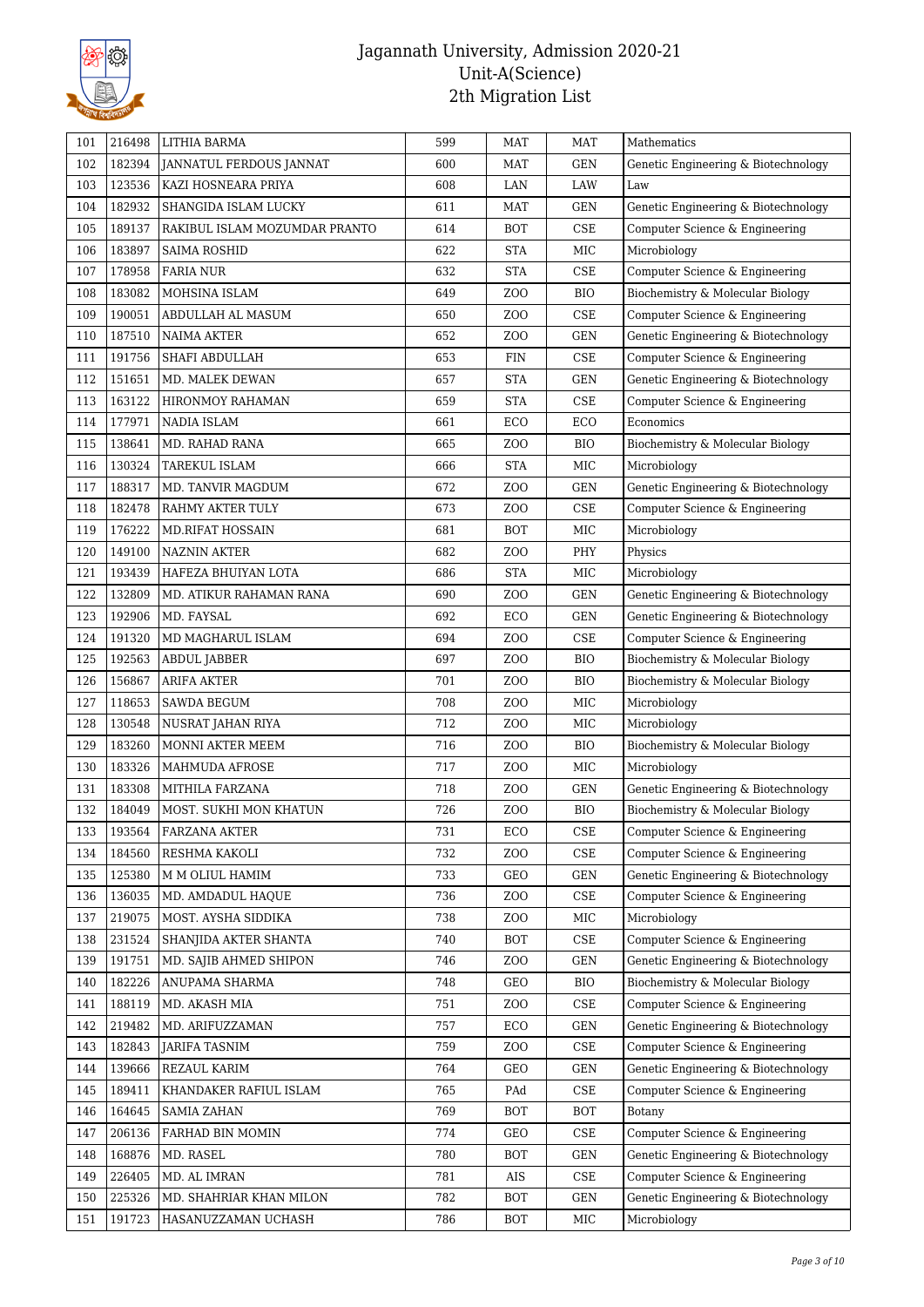

| 152 | 176094 | <b>ADITTA ROY</b>         | 789 | <b>BOT</b>     | $_{\rm MIC}$ | Microbiology                        |
|-----|--------|---------------------------|-----|----------------|--------------|-------------------------------------|
| 153 | 190273 | SABIKUNNAHAR              | 790 | PAd            | <b>CSE</b>   | Computer Science & Engineering      |
| 154 | 182316 | NAFISA TASNIM             | 795 | GEO            | <b>GEN</b>   | Genetic Engineering & Biotechnology |
| 155 | 188065 | SADMAN FAGUN SAD          | 796 | <b>BOT</b>     | MIC          | Microbiology                        |
| 156 | 204529 | CHANDRIMA CHOWDHURY       | 800 | <b>BOT</b>     | CSE          | Computer Science & Engineering      |
| 157 | 111698 | MST. JANNATUL FERDOUS     | 804 | PSY            | <b>GEN</b>   | Genetic Engineering & Biotechnology |
| 158 | 231270 | ZANNATUL BAKIA PINE       | 806 | <b>BOT</b>     | <b>BIO</b>   | Biochemistry & Molecular Biology    |
| 159 | 183092 | LAMIA ISLAM               | 807 | <b>BOT</b>     | CSE          | Genetic Engineering & Biotechnology |
| 160 | 112936 | MD. BADHON MAHMUD         | 809 | <b>BOT</b>     | <b>BOT</b>   | Botany                              |
| 161 | 183762 | <b>SUMAIA AKTER</b>       | 813 | PAd            | PHY          | Physics                             |
| 162 | 206366 | MAHIDUL ISLAM             | 816 | AIS            | CSE          | Computer Science & Engineering      |
| 163 | 186963 | ANUSHKA BHATTACHARJEE     | 817 | <b>BOT</b>     | MIC          | Microbiology                        |
| 164 | 188248 | <b>SAJEDA AKTERY</b>      | 819 | <b>BOT</b>     | CSE          | Computer Science & Engineering      |
| 165 | 113315 | MD. ZESSAN UDDIN          | 821 | <b>BOT</b>     | CSE          | Computer Science & Engineering      |
| 166 | 213920 | MD. NOMAN ALI             | 822 | PAd            | PHY          | Physics                             |
| 167 | 211543 | <b>SHADHIN BISWAS</b>     | 830 | <b>BOT</b>     | <b>MAT</b>   | Mathematics                         |
| 168 | 111273 | ASASH SARKER PRANTA       | 831 | <b>BOT</b>     | MIC          | Computer Science & Engineering      |
| 169 | 181900 | MAJIBUR RAHMAN SARKER     | 834 | <b>FIN</b>     | <b>BIO</b>   | Computer Science & Engineering      |
| 170 | 182351 | JANNATUL FERDOUS MAHIMA   | 839 | <b>BOT</b>     | MIC          | Microbiology                        |
| 171 | 231214 | NISHAT SALSABIL           | 846 | ECO            | LAW          | Law                                 |
| 172 | 213053 | MD. RUBAYED HASAN ANIK    | 858 | GEO            | $_{\rm MIC}$ | Microbiology                        |
| 173 | 192546 | SYED ISMEAD HOSSAIN RAZIN | 859 | FIN            | $_{\rm MIC}$ | Microbiology                        |
| 174 | 113405 | PARVEZ AHMED              | 864 | <b>PSY</b>     | <b>BIO</b>   | Biochemistry & Molecular Biology    |
| 175 | 147096 | MD. SUMON MIA             | 866 | POS            | LAW          | Law                                 |
| 176 | 199182 | TAHMIDUL ISLAM            | 869 | ECO            | MIC          | Microbiology                        |
| 177 | 225544 | MASUM BILLAH              | 876 | ECO            | MIC          | Microbiology                        |
| 178 | 165233 | MOST. ROKAIYA AKTER       | 881 | GEO            | GEO          | Geography & Environment             |
| 179 | 211341 | JEWEL HOSSAIN             | 884 | <b>MKT</b>     | <b>BIO</b>   | Biochemistry & Molecular Biology    |
| 180 | 215358 | FARZANA AKTER HIRA        | 900 | <b>MKT</b>     | <b>MAT</b>   | Mathematics                         |
| 181 | 182792 | SUMAIYA AKTER TISHA       | 904 | <b>MKT</b>     | <b>BIO</b>   | Biochemistry & Molecular Biology    |
| 182 | 182864 | SHARMIN JAHAN SHORMI      | 906 | POS            | <b>BIO</b>   | Biochemistry & Molecular Biology    |
| 183 | 182971 | TANJENA SULTANA MIM       | 907 | PSY            | PSY          | Psychology                          |
| 184 | 189742 | MRINMOY DEWAN SEMANTA     | 915 | $\mathbf{ANT}$ | <b>BIO</b>   | Biochemistry & Molecular Biology    |
| 185 | 165765 | <b>JANNATUN MIM</b>       | 918 | PSY            | <b>BIO</b>   | Biochemistry & Molecular Biology    |
| 186 | 200656 | MD. SAMIUL ISLAM          | 927 | PSY            | <b>BIO</b>   | Biochemistry & Molecular Biology    |
| 187 | 184739 | ANISHA AKTER              | 933 | PSY            | <b>BIO</b>   | Biochemistry & Molecular Biology    |
| 188 | 134774 | TAJKIA JAHAN TAJ          | 937 | GEO            | <b>BIO</b>   | Biochemistry & Molecular Biology    |
| 189 | 129427 | <b>ARKA BISWAS</b>        | 941 | GEO            | MIC          | Microbiology                        |
| 190 | 152388 | MD. ASHRAFUL ALAM         | 943 | MGT            | BIO          | Biochemistry & Molecular Biology    |
| 191 | 188244 | MD. IMRAN HOSSAIN         | 948 | GEO            | <b>BIO</b>   | Biochemistry & Molecular Biology    |
| 192 | 131758 | MD. SADMAN SAKIB          | 951 | PSY            | MIC          | Biochemistry & Molecular Biology    |
| 193 | 202704 | MD. AL ARAFAT PRANTO      | 954 | AIS            | MIC          | Biochemistry & Molecular Biology    |
| 194 | 100723 | ARPITA NANDY PURBA        | 960 | GEO            | MIC          | Biochemistry & Molecular Biology    |
| 195 | 134652 | MOST. TAZKIA MOSTARIN     | 968 | GEO            | MIC          | Biochemistry & Molecular Biology    |
| 196 | 185165 | <b>BABLY AKTER</b>        | 972 | GEO            | MIC          | Microbiology                        |
| 197 | 111439 | SHEIKH MEHEDI HASAN       | 973 | GEO            | CHE          | Chemistry                           |
| 198 | 222127 | HOSSAIN MOHAMMAD TAHSIN   | 977 | GEO            | MIC          | Microbiology                        |
| 199 | 191670 | MD. YUSUF HASAN           | 981 | IS             | PHY          | Physics                             |
| 200 | 203188 | MD. BAYAZID SARKAR BIJOY  | 985 | GEO            | MIC          | Microbiology                        |
| 201 | 171840 | MD. SIAM SARDER           | 986 | PSY            | PSY          | Psychology                          |
| 202 | 219410 | MOST. ZINNATI SIDDIKA     | 990 | IER            | MIC          | Microbiology                        |
|     |        |                           |     |                |              |                                     |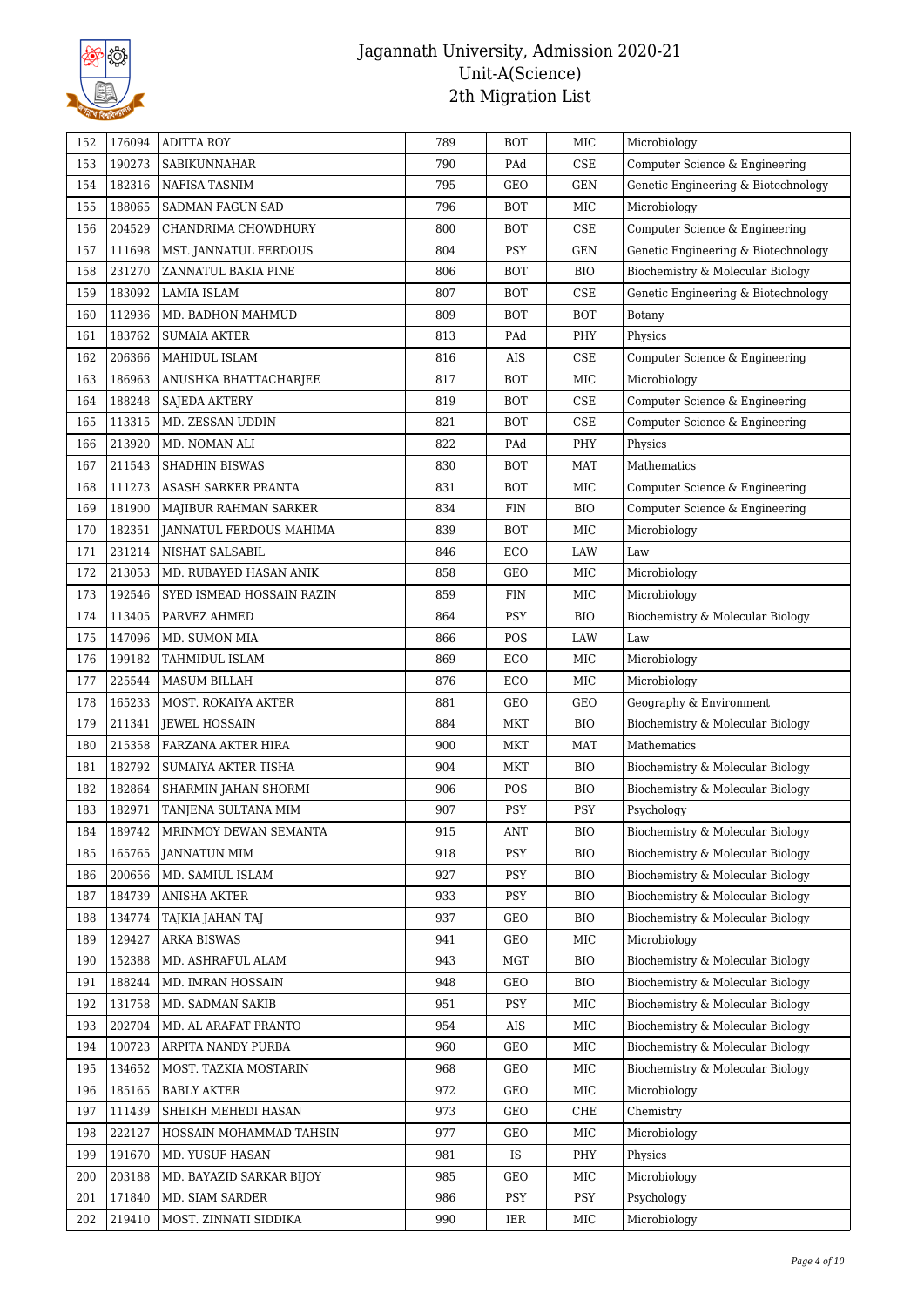

| 203        | 156223 | MITHILA SARWAR                         | 992  | IER        | MIC              | Microbiology                             |
|------------|--------|----------------------------------------|------|------------|------------------|------------------------------------------|
| 204        | 186045 | SAYEEDA BINTE FARID                    | 993  | IER        | <b>IER</b>       | Institute of Education and Research(IER) |
| 205        | 204092 | SWARNALI CHANDA PIYA                   | 1001 | IER        | MIC              | Microbiology                             |
| 206        | 182657 | <b>SHARIMA TUSTY</b>                   | 1006 | PSY        | <b>MAT</b>       | Mathematics                              |
| 207        | 112953 | MD. ABDULLAH AL KAFEE                  | 1008 | <b>PSY</b> | MIC              | Microbiology                             |
| 208        | 108325 | RAFIDUL ISLAM                          | 1011 | PSY        | $\rm{MIC}$       | Microbiology                             |
| 209        | 215619 | MST. KHADIJA KHATUN                    | 1013 | POS        | $\rm{MIC}$       | Microbiology                             |
| 210        | 152329 | MUHAMMAD JUBAYER MAKKI                 | 1014 | PSY        | MIC              | Microbiology                             |
| 211        | 197507 | MD. RAKIB ISLAM                        | 1017 | AIS        | MIC              | Microbiology                             |
| 212        | 191626 | MD. MOHTASIM BILLAH                    | 1023 | PSY        | MIC              | Microbiology                             |
| 213        | 193702 | FARJANA BILLAL NEHA                    | 1024 | AIS        | MIC              | Microbiology                             |
| 214        | 217341 | MOST. MOTTAKINA KHATUN                 | 1026 | POS        | LAW              | Law                                      |
| 215        | 191636 | MOHAMMAD ALI                           | 1027 | <b>BAN</b> | <b>MAT</b>       | Mathematics                              |
| 216        | 163579 | TUHFA                                  | 1036 | PSY        | PHY              | Microbiology                             |
| 217        | 197878 | MD. ARAFAT SHEIKH                      | 1037 | PSY        | LAW              | Law                                      |
| 218        | 187362 | <b>MARIUM</b>                          | 1038 | PSY        | Z <sub>O</sub> O | Microbiology                             |
| 219        | 153284 | AFRA ANJUM HOSSAIN                     | 1057 | PSY        | ${\rm CHE}$      | Microbiology                             |
| 220        | 172755 | MD. OMAR FARUK TALUKDER                | 1059 | PHI        | LAW              | Microbiology                             |
| 221        | 189324 | MD. HASIBUR RAHMAN RATUL               | 1066 | PSY        | CHE              | Microbiology                             |
| 222        | 182956 | ROMANA RASHID AIYDI                    | 1068 | PSY        | Z <sub>O</sub> O | Microbiology                             |
| 223        | 178668 | NUSRAT HUMAYRA SUCHONA                 | 1073 | <b>MGT</b> | <b>ENG</b>       | English                                  |
| 224        | 174985 | MD. ASRAFUL ISLAM                      | 1077 | BAN        | <b>ENG</b>       | English                                  |
| 225        | 111134 | MAHFUZUR RAHMAN FAHIM                  | 1084 | <b>MGT</b> | ECO              | Economics                                |
| 226        | 191051 | <b>AMIR HOSSAIN</b>                    | 1085 | <b>BAN</b> | ZO <sub>O</sub>  | Zoology                                  |
| 227        | 143765 | MD. MEHEDI HASAN                       | 1094 | SOC        | CHE              | Chemistry                                |
| 228        | 140448 | SANAD CHANDRA RAY.                     | 1095 | HIS        | LAW              | $_{\mbox{\footnotesize{Law}}}$           |
| 229        | 103492 | MD. AL IMRAN                           | 1100 | <b>ANT</b> | <b>STA</b>       | Statistics                               |
| 230        | 167165 | MD. JUNAYED ISLAM                      | 1107 | HIS        | CHE              | Chemistry                                |
| 231        | 203475 | NAFISA TABASSUM                        | 1112 | <b>SOC</b> | LAW              | $_{\mbox{\footnotesize{Law}}}$           |
| 232        | 102424 | MD. ANIK AHAMED                        | 1123 | SW         | CHE              | Chemistry                                |
| 233        | 193334 | HASNA HENA JOTI                        | 1135 | PHI        | PHY              | Physics                                  |
| 234        | 111866 | TRISHNA BISWAS                         | 1139 | <b>IHC</b> | LAW              | Law                                      |
| 235        | 102787 | ANANTA KUMAR SARKER                    | 1140 | PHI        | CHE              | Chemistry                                |
| 236        | 185417 | SHEIKH FOYZUNNESA AKTER                | 1147 | IS         | ${\rm CHE}$      | Chemistry                                |
| 237        | 206097 | ASHIKUL ISLAM                          | 1151 | $\rm PHI$  | <b>STA</b>       | Statistics                               |
| 238        | 224549 | <b>BODRUDDUZA</b>                      | 1156 |            | CHE              | Chemistry                                |
| 239        | 102136 | ROBAYAT NAHAR                          | 1158 |            | CHE              |                                          |
|            | 220756 |                                        |      |            | CHE              | Chemistry                                |
| 240<br>241 | 102208 | RAMJAN ALI KHA<br>TASRIFA AKTER TONNEY | 1159 |            | <b>BOT</b>       | Chemistry<br>Botany                      |
|            |        |                                        | 1160 |            |                  |                                          |
| 242        | 170910 | SUPRIA DAY BRISHTY                     | 1162 |            | Z <sub>0</sub>   | Zoology                                  |
| 243        | 141189 | SABIKUNNAHER                           | 1163 |            | LAW              | Law                                      |
| 244        | 192611 | NAHIDUL ISLAM TASIN                    | 1167 |            | CHE              | Chemistry                                |
| 245        | 124396 | HUMAIYARA SADIYA                       | 1169 |            | ZO <sub>O</sub>  | Zoology                                  |
| 246        | 104954 | MAHABUBUR RAHMAN                       | 1173 |            | CHE              | Chemistry                                |
| 247        | 182295 | <b>NUSRAT JAHAN</b>                    | 1179 |            | CHE              | Chemistry                                |
| 248        | 174718 | SATHIL AHAMMED SHARUP                  | 1180 |            | <b>MAT</b>       | Mathematics                              |
| 249        | 182411 | FATEMA TUJ JOHORA FARIHA               | 1185 |            | CHE              | Chemistry                                |
| 250        | 153609 | <b>AYSHA AKTER</b>                     | 1192 |            | CHE              | Chemistry                                |
| 251        | 124175 | REHENA PERVIN                          | 1194 |            | CHE              | Chemistry                                |
| 252        | 153695 | ANISA BINTE HASNAT                     | 1195 |            | ECO              | Economics                                |
| 253        | 153706 | SADIA AFRIN BADHON                     | 1198 |            | <b>ENG</b>       | English                                  |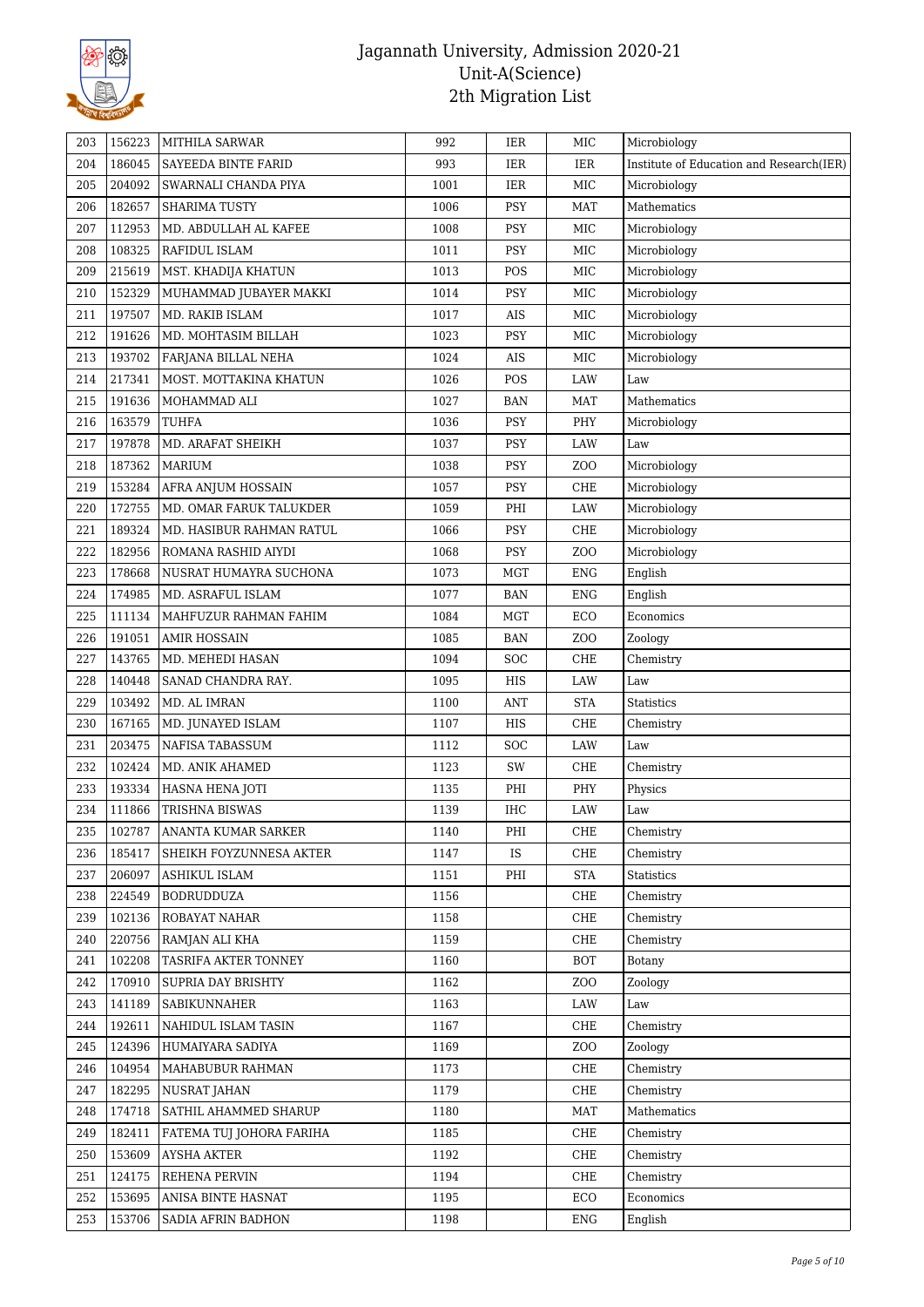

| 254 | 189196 | NUR MOHAMMAD IFTY       | 1200 | <b>MKT</b>       | Marketing               |
|-----|--------|-------------------------|------|------------------|-------------------------|
| 255 | 210458 | MD. RAKIB HUSAIN        | 1209 | ZO <sub>O</sub>  | Zoology                 |
| 256 | 189859 | MD. SPONDON SARWAR      | 1210 | ECO              | Economics               |
| 257 | 184294 | <b>SUMONA AKTHER</b>    | 1212 | ${\rm CHE}$      | Chemistry               |
| 258 | 155205 | SANJIDA FERDOUSI DOLA   | 1217 | ZO <sub>O</sub>  | Zoology                 |
| 259 | 203171 | MD. ABDUL AUWAL         | 1220 | CHE              | Chemistry               |
| 260 | 110897 | RAFI JAKIR              | 1221 | ZOO              | Zoology                 |
| 261 | 157779 | MARIA AFRIN ANIKA       | 1223 | ${\rm CHE}$      | Chemistry               |
| 262 | 140446 | SHAMIM ISLAM            | 1225 | <b>MAT</b>       | Mathematics             |
| 263 | 137356 | MD. SAJJAD HOSSAIN      | 1226 | <b>MAT</b>       | Mathematics             |
| 264 | 115113 | PAPPU MONDOL            | 1234 | <b>MAT</b>       | Mathematics             |
| 265 | 211041 | FORHAD REZA             | 1236 | <b>MAT</b>       | Mathematics             |
| 266 | 127400 | MD. RAHUL HOSSEN        | 1239 | LAW              | Law                     |
| 267 | 208925 | SYEDA HUMYRA SIDDIKA    | 1248 | MAT              | Mathematics             |
| 268 | 188574 | MD. ARIFUR RAHMAN ARIF  | 1252 | <b>STA</b>       | Statistics              |
| 269 | 173055 | MD. FAHMID NAFIZ        | 1255 | CHE              | Chemistry               |
| 270 | 153918 | FATEMA HABIB MAHIMA     | 1256 | ZO <sub>O</sub>  | Zoology                 |
| 271 | 170068 | TAMANNA TABASSUM        | 1261 | CHE              | Chemistry               |
| 272 | 204024 | ANIKA JAHAN RAKHI       | 1266 | ${\rm CHE}$      | Chemistry               |
| 273 | 186415 | <b>JINAT ARA RABEYA</b> | 1268 | LAW              | Law                     |
| 274 | 227155 | NURUNNAHAR TISHA        | 1269 | ${\rm CHE}$      | Chemistry               |
| 275 | 137957 | MD. MOTAKABBIR          | 1273 | LAW              | Law                     |
| 276 | 191524 | <b>HEMAL DAS</b>        | 1279 | CHE              | Chemistry               |
| 277 | 136551 | MD. MAMUN RAHMAN.       | 1281 | CHE              | Chemistry               |
| 278 | 165575 | <b>BRISTI AKTAR</b>     | 1284 | ZO <sub>O</sub>  | Zoology                 |
| 279 | 163874 | FOYSOL MAHMUD           | 1291 | LAW              | Law                     |
| 280 | 114259 | MD. DIPU HOSSAIN        | 1293 | MAT              | Mathematics             |
| 281 | 206241 | MD. MOIN RAHMAN         | 1295 | CHE              | Chemistry               |
| 282 | 194193 | RIMPA RANI DEY          | 1297 | <b>STA</b>       | Statistics              |
| 283 | 170013 | MD. RAKIBUL ISLAM       | 1299 | MAT              | Chemistry               |
| 284 | 157444 | MD. ABDULLAH AL ABIR    | 1305 | PHY              | Chemistry               |
| 285 | 186470 | MAHJABIN MOMO           | 1309 | ENG              | English                 |
| 286 | 102994 | MD. SABBIR HOSSAIN ALVE | 1316 | <b>BOT</b>       | Botany                  |
| 287 | 210330 | RAKIBUL ISLAM           | 1323 | <b>STA</b>       | Chemistry               |
| 288 | 156156 | SHYRA HAQUE             | 1324 | <b>FIN</b>       | Finance                 |
| 289 | 183237 | SUMAIYA ISLAM MIM       | 1326 | <b>MAT</b>       | Mathematics             |
| 290 | 184036 | SHRABONI SEN            | 1335 | <b>BOT</b>       | <b>Botany</b>           |
| 291 | 231422 | KHADIZA ZANNAT MUNNI    | 1337 | PHY              | Physics                 |
| 292 | 224241 | MD. NAYEM HOSSEN SAGOR  | 1341 | PHY              | Chemistry               |
| 293 | 197412 | AL THAMASUL ISLAM       | 1342 | ENG              | English                 |
| 294 | 169510 | MOST. JERIN CHAWDHURY   | 1343 | Z <sub>O</sub> O | Zoology                 |
| 295 | 227346 | <b>SWAPNA RANI ROY</b>  | 1345 | <b>MAT</b>       | Mathematics             |
| 296 | 186103 | EVA AKTER               | 1346 | PHY              | Chemistry               |
| 297 | 111507 | MD. ASHRAF UDDIN        | 1355 | PHY              | Physics                 |
| 298 | 213375 | SUZIT KUMAR PAL         | 1356 | <b>PSY</b>       | Law                     |
| 299 | 128638 | MD. SHAKIL MIAH         | 1357 | <b>STA</b>       | Chemistry               |
|     | 173081 | AHTASHAMUL HAQUE        | 1358 | <b>BOT</b>       | Chemistry               |
| 300 |        |                         |      |                  |                         |
| 301 | 199828 | MD. NUR ALOM MIAH       | 1360 | Z <sub>O</sub> O | Zoology                 |
| 302 | 185536 | <b>RESMA AKTER</b>      | 1362 | PHY              | Chemistry               |
| 303 | 208581 | FARIA SULTANA REYA      | 1371 | <b>MAT</b>       | Mathematics             |
| 304 | 153258 | SHAIRA NAZIA SAMIHA     | 1376 | GEO              | Geography & Environment |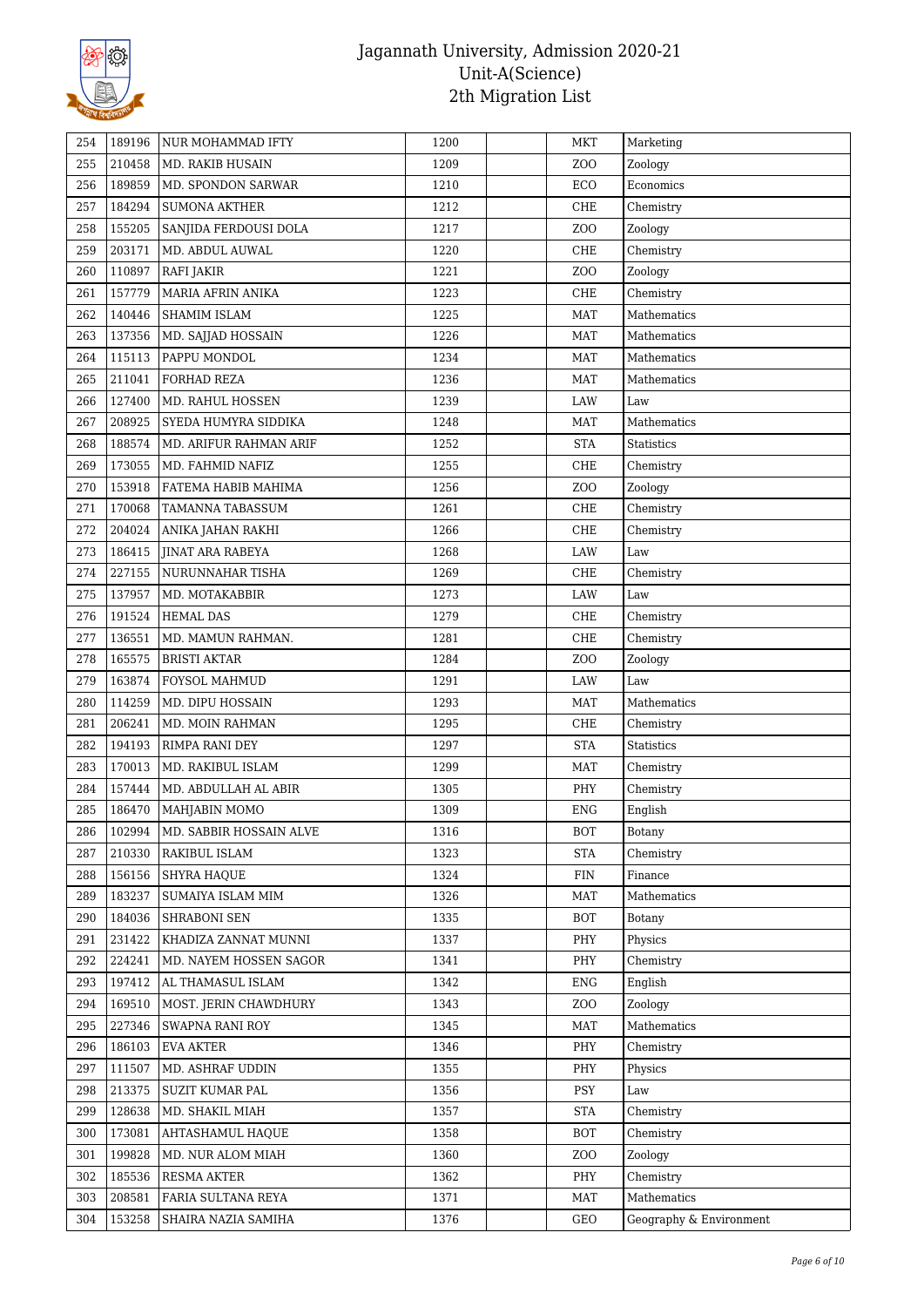

| 305 | 153757 | SANJIDA ISLAM SINTHIA     | 1383 | PHY             | Chemistry               |
|-----|--------|---------------------------|------|-----------------|-------------------------|
| 306 | 113268 | FIROZ MAHMUD SHAMIM       | 1390 | PHY             | Chemistry               |
| 307 | 183394 | TANUKA TASEEN             | 1393 | PHY             | Physics                 |
| 308 | 183542 | MABINA AKTER              | 1398 | PHY             | Physics                 |
| 309 | 102818 | <b>FAZLY RABBI</b>        | 1402 | PHY             | Chemistry               |
| 310 | 183808 | AFROJA SULTANA LAMIYA     | 1405 | ZO <sub>O</sub> | Zoology                 |
| 311 | 220364 | TAMANNA ISLAM MOURIN      | 1407 | PHY             | Chemistry               |
| 312 | 123923 | NADIRA HOSSAIN MIM        | 1410 | $\rm LAN$       | Law                     |
| 313 | 136240 | <b>JOYANTA ROY</b>        | 1411 | ZOO             | Zoology                 |
| 314 | 181446 | <b>SHAKIB MAHMUD</b>      | 1413 | PHY             | Physics                 |
| 315 | 124580 | <b>HUMAYRA AKTER</b>      | 1415 | ZO <sub>O</sub> | Zoology                 |
| 316 | 135776 | AFRIA FARJANA RITU        | 1416 | PHY             | Law                     |
| 317 | 193661 | BRISTY RANI SUTRADHAR     | 1418 | <b>STA</b>      | Chemistry               |
| 318 | 195019 | <b>SITHI AKTER</b>        | 1419 | <b>MAT</b>      | Chemistry               |
| 319 | 224262 | MD. ABU BAKAR SIDDIQUE    | 1421 | PHY             | Chemistry               |
| 320 | 184792 | JOYA RANI SARKER          | 1422 | ZOO             | Zoology                 |
| 321 | 177314 | MD. PALASH                | 1425 | <b>STA</b>      | Chemistry               |
| 322 | 102116 | RUPA DEBNATH              | 1428 | PHY             | Chemistry               |
| 323 | 105213 | MD. AL-AMIN               | 1430 | <b>MAT</b>      | Chemistry               |
| 324 | 104810 | AL-MOSTAFA                | 1433 | PHY             | Physics                 |
| 325 | 111351 | ASHIKUR RAHMAN            | 1437 | <b>MAT</b>      | Chemistry               |
| 326 | 226822 | PROTIK SAHA               | 1438 | ZO <sub>O</sub> | Zoology                 |
| 327 | 157336 | TARIQ-UR-RAHMAN TANEEM    | 1447 | <b>MAT</b>      | Mathematics             |
| 328 | 193122 | MESHKAT BINTAY AHSAN      | 1449 | PSY             | Psychology              |
| 329 | 150548 | <b>SOURAV DAS</b>         | 1450 | <b>STA</b>      | Chemistry               |
| 330 | 153355 | <b>SUMAIYA ISLAM</b>      | 1454 | MAT             | Mathematics             |
| 331 | 151486 | MD. RAKIBUL ISLAM SIAM    | 1455 | ZOO             | Zoology                 |
| 332 | 223882 | MD. SAMIUR RAHMAN         | 1458 | GEO             | Geography & Environment |
| 333 | 188752 | SAFKAT ISLAM NILOY        | 1462 | PHY             | Physics                 |
| 334 | 153684 | TASNEEM JAHAN RESHA       | 1466 | <b>ENG</b>      | English                 |
| 335 | 103042 | MD. TANJIMUL RIFAT        | 1467 | <b>ANT</b>      | Chemistry               |
| 336 | 165405 | MST. NAZMUNNAHAR          | 1468 | ZOO             | Zoology                 |
| 337 | 153857 | FATEMATUZ ZOHRA AKHI      | 1469 | ZOO             | Zoology                 |
| 338 | 182980 | JANNATUL FERDOUS MIM      | 1471 | <b>PSY</b>      | Physics                 |
| 339 | 104029 | MD.ARAFAT                 | 1472 | <b>STA</b>      | Physics                 |
| 340 | 189618 | MASHFUKUR RAHMAN          | 1476 | <b>STA</b>      | <b>Statistics</b>       |
| 341 | 154185 | BARBARA SNEHA GOMES       | 1477 | GEO             | Geography & Environment |
| 342 | 157858 | MST. FATEMA-TUJ-JOHRA     | 1479 | ZO <sub>O</sub> | Chemistry               |
| 343 | 183835 | ZARIN TASNIM AUDITY       | 1484 | GEO             | Geography & Environment |
| 344 | 126646 | MD SAIDUR RAHMAN          | 1492 | <b>MAT</b>      | Mathematics             |
| 345 | 177907 | FARIHA MUBASHERA          | 1494 | <b>MAT</b>      | Chemistry               |
| 346 | 186431 | AYESHA SIDDIKA BINTE AYUB | 1500 | <b>PSY</b>      | Psychology              |
| 347 | 157268 | AYESHA SIDDIKA            | 1503 | <b>MAT</b>      | Chemistry               |
| 348 | 122586 | IFTEKARUL ISLAM IFTY      | 1506 | <b>MAT</b>      | Chemistry               |
| 349 | 207317 | MD. MAZHARUL ISLAM        | 1511 | <b>STA</b>      | Chemistry               |
| 350 | 226557 | ZAKARIYA AHMED            | 1514 | <b>MAT</b>      | Mathematics             |
| 351 | 162341 | MD. MINHAZ UDDIN          | 1516 | <b>MAT</b>      | Mathematics             |
| 352 | 164100 | ATIKA ULFAT LABIBA        | 1525 | GEO             | Geography & Environment |
| 353 | 152375 | ABUL HASNAT HRIDOY        | 1532 | <b>MAT</b>      | Mathematics             |
|     | 182764 | NABILA TABASSUM           | 1533 | <b>FIN</b>      | Chemistry               |
| 354 |        |                           |      |                 |                         |
| 355 | 219661 | MD. AHASAN HABIB DOLON    | 1539 | PSY             | Chemistry               |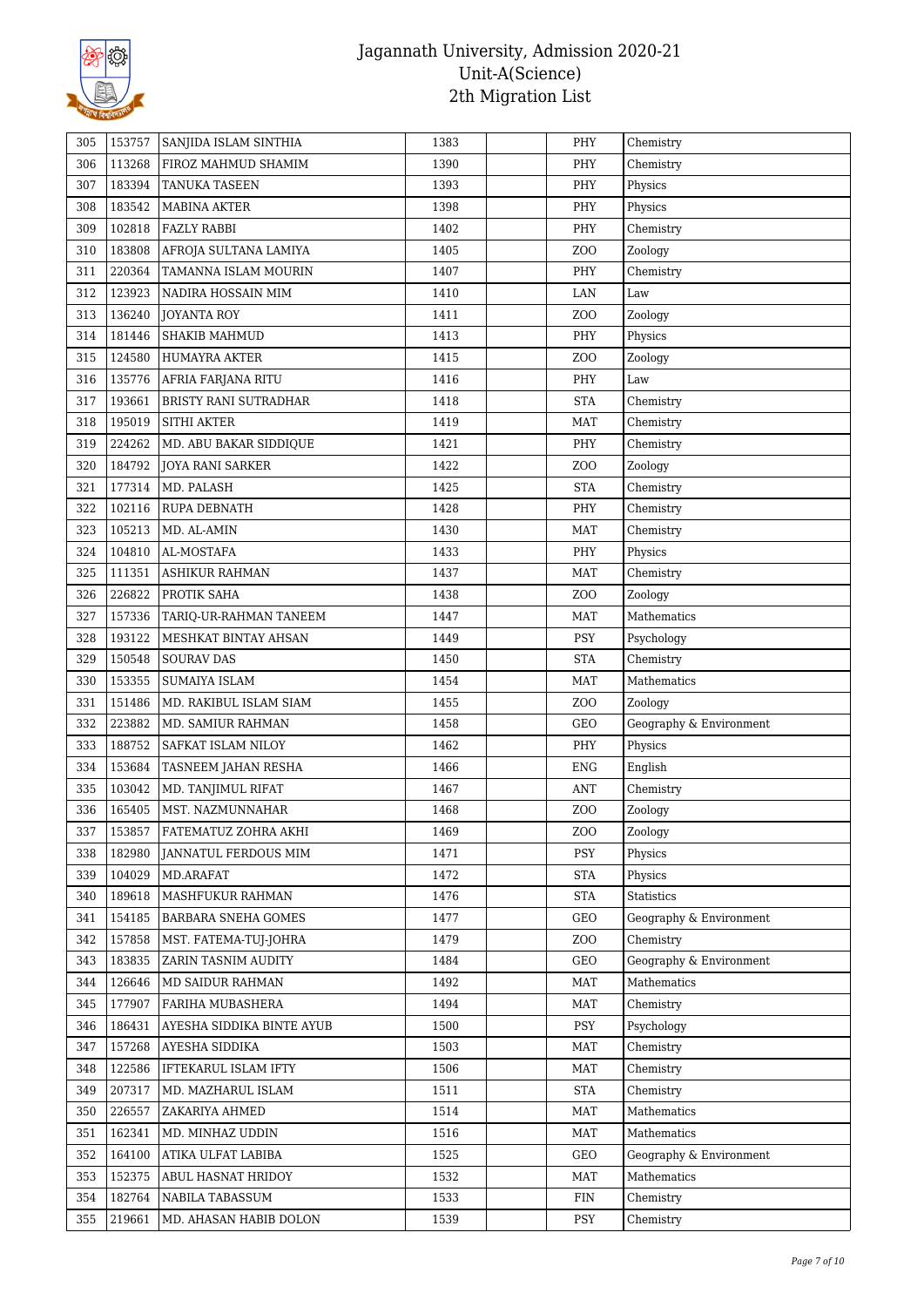

| 356 | 123269 | SAIFULLAH MOHAMMED SABBIR  | 1541 | MCJ             | Law               |
|-----|--------|----------------------------|------|-----------------|-------------------|
| 357 | 142253 | FAHAD AL SHAHAB PRANTA     | 1544 | ECO             | Economics         |
| 358 | 131459 | LABONI AKTHER              | 1547 | <b>BOT</b>      | Botany            |
| 359 | 186069 | <b>AFRIN JAHAN</b>         | 1550 | ZOO             | Chemistry         |
| 360 | 141008 | RAZIA SULTANA              | 1553 | ZO <sub>O</sub> | Chemistry         |
| 361 | 211033 | <b>SAZAL BISWAS</b>        | 1557 | <b>STA</b>      | Chemistry         |
| 362 | 132297 | ASHIK FOYSAL               | 1561 | BOT             | Chemistry         |
| 363 | 206197 | TASMIA AZAD MAHIN          | 1562 | <b>STA</b>      | Chemistry         |
| 364 | 193006 | SABYASACHI DHALI RUDRA     | 1563 | <b>STA</b>      | English           |
| 365 | 231450 | MARIA ANJUM NAIMA          | 1564 | PSY             | Psychology        |
| 366 | 179046 | FARHANA EASMIN             | 1565 | <b>STA</b>      | Chemistry         |
| 367 | 180032 | JAHEDUL HOQ                | 1567 | <b>BOT</b>      | <b>Botany</b>     |
| 368 | 113832 | SHAHRIAR AHAMMED           | 1574 | <b>BOT</b>      | Chemistry         |
| 369 | 213593 | MD. OMAR FARUK             | 1580 | <b>STA</b>      | Chemistry         |
| 370 | 122510 | MD. TUSHER EMRAN           | 1582 | <b>STA</b>      | Chemistry         |
| 371 | 147395 | SOBURUL ISLAM              | 1590 | <b>STA</b>      | <b>Statistics</b> |
| 372 | 135668 | MOST. FARIYA ISLAM ANY     | 1592 | GEO             | Chemistry         |
| 373 | 129699 | ABDUL KAHHAR               | 1593 | <b>STA</b>      | Chemistry         |
| 374 | 176964 | MD. SAIF ISTIAQUE BADHON   | 1607 | ZOO             | English           |
| 375 | 102955 | MD. ABUL BASAR             | 1608 | <b>STA</b>      | Chemistry         |
| 376 | 107490 | NAIMUR RAHMAN DURJOY       | 1611 | <b>STA</b>      | Statistics        |
|     |        |                            |      |                 |                   |
| 377 | 111756 | ZAFRIN ZAMAN TISHA         | 1614 | <b>BOT</b>      | Chemistry         |
| 378 | 183191 | RABEYA AKTER BORNI         | 1617 | ZO <sub>O</sub> | Chemistry         |
| 379 | 189727 | SHAHRIA NAFEES JOY         | 1621 | <b>STA</b>      | <b>Statistics</b> |
| 380 | 113874 | MD.IMRAN HOSSAIN           | 1625 | ZO <sub>O</sub> | Law               |
| 381 | 224193 | DHRUBO KRISHNO GHOSH       | 1628 | BOT             | Chemistry         |
| 382 | 102931 | ABDULLAH AL TANIM          | 1629 | BOT             | Physics           |
| 383 | 227215 | <b>SUMAYEA PROVA</b>       | 1632 | <b>BOT</b>      | Botany            |
| 384 | 100560 | MST. SADIA JANNAT          | 1634 | <b>BOT</b>      | Law               |
| 385 | 108797 | S.M. SHAYRUZZAMAN SHANTO   | 1638 | BOT             | Botany            |
| 386 | 193631 | <b>NAZMUN NAHER</b>        | 1640 | BOT             | English           |
| 387 | 103604 | MD. ASHIKUR RAHMAN RIYAD   | 1643 | <b>BOT</b>      | English           |
| 388 | 223386 | MD. SAKHAOWT HOSSAIN       | 1645 | <b>BOT</b>      | Law               |
| 389 | 185082 | <b>AKHI AKTER</b>          | 1647 | <b>STA</b>      | Chemistry         |
| 390 | 190745 | MONIR HOSSEN ZIHAD         | 1653 | <b>STA</b>      | Chemistry         |
| 391 | 125573 | MD RAYHANUZZAMAN           | 1654 | <b>BOT</b>      | Chemistry         |
| 392 | 110904 | <b>ASHRAFUL ISLAM</b>      | 1657 | <b>BOT</b>      | Chemistry         |
| 393 | 129879 | SAYED AJLAN AL ALIF        | 1658 | <b>STA</b>      | Statistics        |
| 394 | 222401 | <b>TIPU SULTAN</b>         | 1660 | <b>BOT</b>      | Chemistry         |
| 395 | 165912 | <b>AFSANA KHATUN</b>       | 1661 | <b>BOT</b>      | English           |
| 396 | 137684 | NITTO ROY                  | 1663 | <b>SOC</b>      | Chemistry         |
| 397 | 201755 | MD. JUBAER ALOM JOY        | 1665 | <b>BOT</b>      | Botany            |
| 398 | 166328 | MD. JAHID HASAN            | 1671 | ECO             | English           |
| 399 | 178560 | MD. JIMON MOSHARAF         | 1675 | <b>BOT</b>      | Chemistry         |
| 400 | 133829 | <b>JONY RANI ROY</b>       | 1683 | <b>BOT</b>      | <b>Statistics</b> |
| 401 | 165232 | UMME AYESHA SIDDIKA KONIKA | 1689 | PSY             | Psychology        |
| 402 | 182642 | <b>SUMAIYA AKTER</b>       | 1690 | BOT             | Chemistry         |
| 403 | 167401 | MD. AKASH ALI              | 1697 | <b>BOT</b>      | English           |
| 404 | 189355 | JAHIDUL ISLAM              | 1699 | <b>BOT</b>      | <b>Statistics</b> |
| 405 | 100336 | <b>ANIKA TAHSIN</b>        | 1706 | PAd             | Physics           |
| 406 | 222295 | MD. TASNUVE RAYHAN         | 1708 | BOT             | Botany            |
|     |        |                            |      |                 |                   |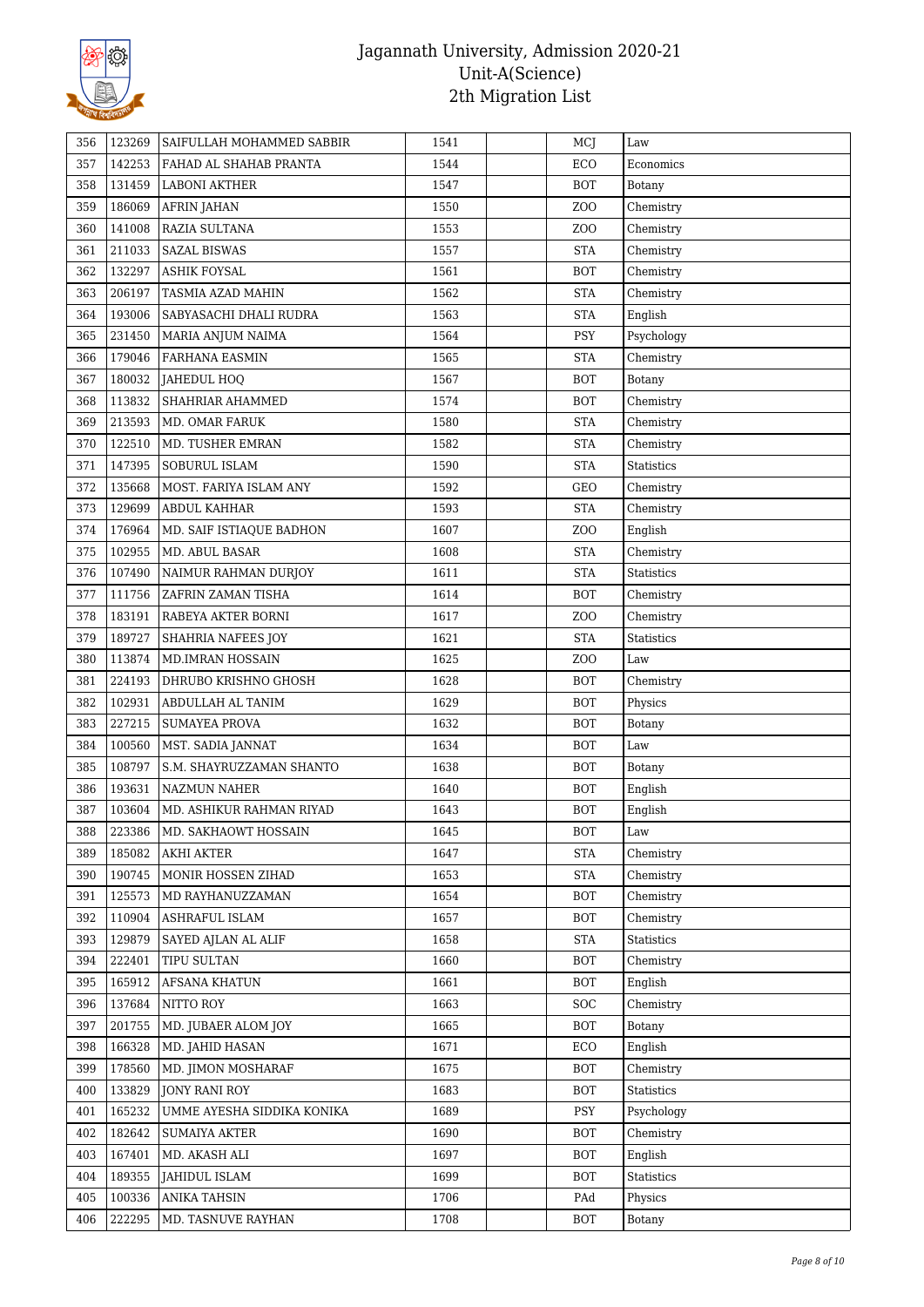

| 407 | 116209 | MD. ARIFUL ISLAM            | 1714 | <b>BOT</b> | Zoology                                  |
|-----|--------|-----------------------------|------|------------|------------------------------------------|
| 408 | 100686 | <b>SUSMITA RANI BHOUMIK</b> | 1717 | <b>BOT</b> | Law                                      |
| 409 | 193632 | MEHRIN NAHER SADIA          | 1720 | <b>BOT</b> | Botany                                   |
| 410 | 134619 | MOST. LAILATUN NAHAR        | 1721 | <b>BOT</b> | Zoology                                  |
| 411 | 141645 | <b>BUSRA TABASSUM SUDRA</b> | 1726 | ECO        | Physics                                  |
| 412 | 110196 | MD. SHAMIM HOSSAIN          | 1728 | ECO        | Statistics                               |
| 413 | 136218 | MERAJ HOSSAIN               | 1733 | PAd        | Law                                      |
| 414 | 220575 | ANIMA RANI PAL              | 1734 | PSY        | Psychology                               |
| 415 | 188597 | <b>EMA CATHEY FINNEY</b>    | 1739 | IER        | Zoology                                  |
| 416 | 137392 | <b>UZZAL SEN</b>            | 1743 | PHI        | <b>Statistics</b>                        |
| 417 | 115176 | <b>BISWAZIT KUMAR</b>       | 1744 | <b>IER</b> | Institute of Education and Research(IER) |
| 418 | 185488 | SABIHA MEHJABIN SPONDON     | 1747 | MCJ        | Physics                                  |
| 419 | 116816 | MD. SHAMIM HOSEN            | 1748 | GEO        | Law                                      |
| 420 | 156258 | SHADIA AKTAR HAPPY          | 1751 | GEO        | Physics                                  |
| 421 | 167459 | ZANNATUL FERDOUS            | 1756 | ECO        | Law                                      |
| 422 | 130483 | SABIHA AKTER NISHI          | 1769 | MCJ        | Law                                      |
| 423 | 182543 | SHUCHONA BARUA DIPA         | 1771 | GEO        | Geography & Environment                  |
| 424 | 148783 | ABDUR RAHMAN AS SADI        | 1782 | ECO        | <b>Statistics</b>                        |
| 425 | 218334 | SANJIDA HOSSAIN MEGHA       | 1785 | MCJ        | <b>Botany</b>                            |
| 426 | 153785 | NISHAT TASNIM ANIKA         | 1787 | <b>PSY</b> | <b>Botany</b>                            |
| 427 | 177672 | <b>FARIA AFRIN PRETTY</b>   | 1790 | ECO        | Economics                                |
| 428 | 111637 | SADIA AFRIN MOW             | 1791 | ECO        | Law                                      |
| 429 | 133059 | KAIUM AHAMMED               | 1797 | ECO        | Economics                                |
| 430 | 141796 | JANNATUL NAIMA TANHA        | 1815 | <b>PSY</b> | Psychology                               |
| 431 | 225378 | MD. ASHRAF HOSSAIN          | 1818 | PSY        | Botany                                   |
| 432 | 131017 | TAHMINA AKTER TAMIM         | 1830 | PSY        | Zoology                                  |
| 433 | 141623 | NUSRAT AFRIN MITHILA        | 1831 | LAN        | Land Management and Law                  |
| 434 | 198888 | MD. SARWAR HOSSAIN SANI     | 1836 | <b>MKT</b> | Statistics                               |
| 435 | 194145 | MRINAYA DAS MITHU           | 1837 | GEO        | Botany                                   |
| 436 | 118548 | <b>AKRAM SHEIKH</b>         | 1841 | PSY        | Mathematics                              |
| 437 | 218972 | MOST. AKLIMA KHATUN         | 1844 | POS        | Land Management and Law                  |
| 438 | 207460 | MD. TANBIR HASSAN           | 1845 | <b>IER</b> | Physics                                  |
| 439 | 216442 | SEJUTI SARKER SNEHA         | 1852 | AIS        | Accounting & Information Systems         |
| 440 | 164392 | MAHBUBA AKTER               | 1853 | PAd        | Zoology                                  |
| 441 | 104897 | SAJJADUR RAHMAN SHIHAB      | 1855 | IER        | Physics                                  |
| 442 | 220035 | SHURIYA AKTHER SARA         | 1857 | PAd        | English                                  |
| 443 | 108750 | MD. MASFIKUL ISLAM          | 1861 | <b>BAN</b> | Mathematics                              |
| 444 | 215453 | SHADIA ISLAM RAKA           | 1867 | GEO        | Botany                                   |
| 445 | 118987 | MOHONA CHAKRABARTY PUJA     | 1869 | PSY        | Psychology                               |
|     | 164909 | MAHIMA AKTHER JUTHI         | 1873 | BAN        |                                          |
| 446 | 183083 | ORIN AKTER                  | 1876 | POS        | Zoology<br>Mathematics                   |
| 447 |        |                             |      |            | Geography & Environment                  |
| 448 | 202631 | ABDULLAH AL MOAZ            | 1879 | GEO        |                                          |
| 449 | 202834 | MD. ANTOR SARKAR            | 1887 | POS        | Physics                                  |
| 450 | 117906 | MD. NAIMUR RAHAMAN NIROB    | 1891 | <b>PSY</b> | Zoology                                  |
| 451 | 183886 | SHADIA RAHMAN OMI           | 1892 | PSY        | Physics                                  |
| 452 | 184081 | <b>ISRAT JAHAN RUBA</b>     | 1897 | IER        | Economics                                |
| 453 | 191942 | AHSANUL BARI NAEEM          | 1908 | POS        | <b>Statistics</b>                        |
| 454 | 230802 | RIFATUL ISLAM               | 1909 | <b>PSY</b> | Physics                                  |
| 455 | 149410 | MARZAN AKTER ILMA           | 1910 | GEO        | English                                  |
| 456 | 185587 | M.S. MORIAM AKTER ANTA      | 1912 | PSY        | Mathematics                              |
| 457 | 231274 | ASHKATUL ZANNAT ASHA        | 1915 | AIS        | Mathematics                              |